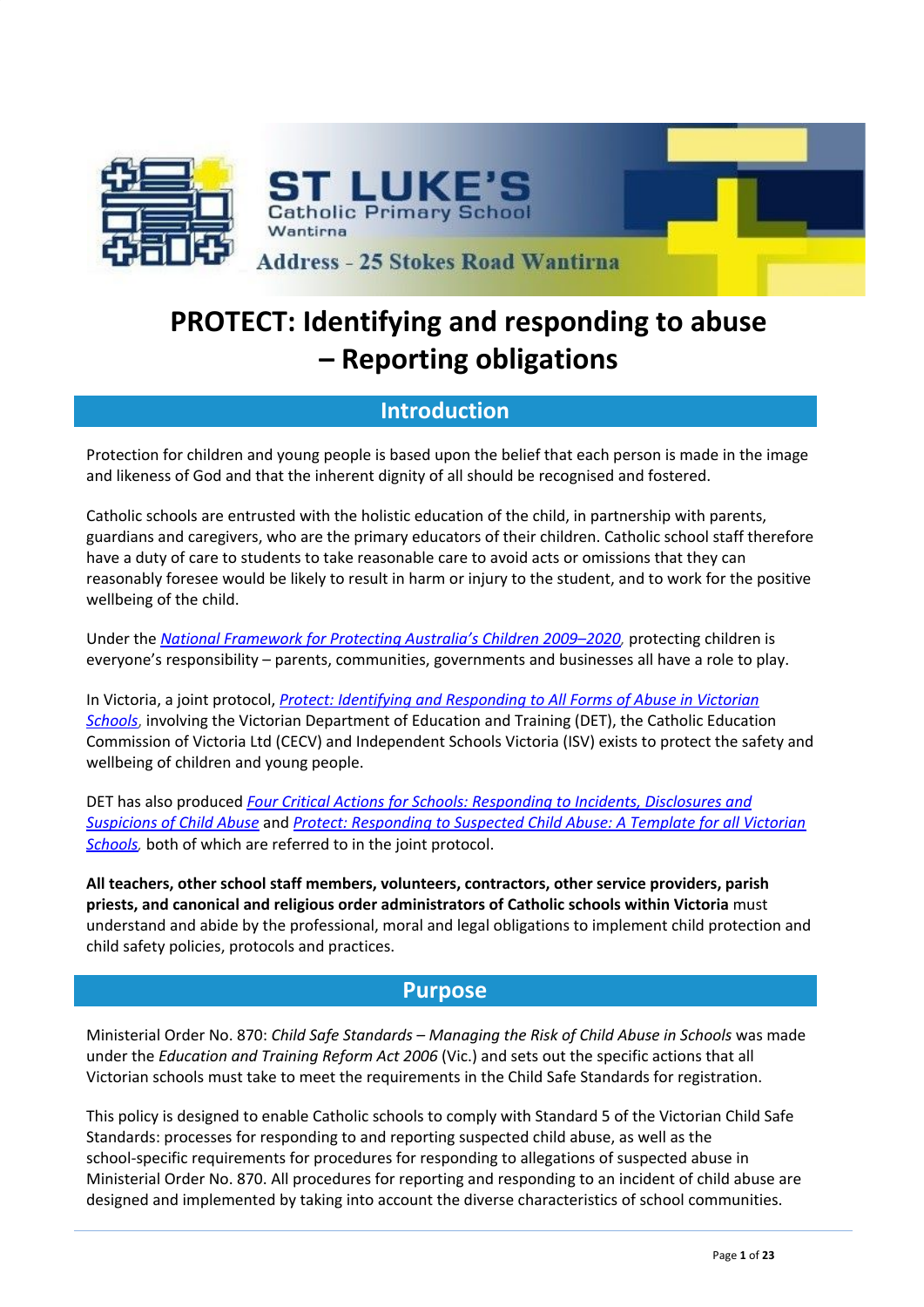Actions required under the relevant legislation and regulatory guidance when there is a reasonable belief that a child is in need of protection or a criminal offence has been committed are set out in this policy. It also provides guidance and procedures on how to make a report.

This policy assists school staff (which includes volunteers, contractors, other service providers and religious leaders including clergy) to:

- identify the indicators of a child or young person who may be in need of protection
- understand how a 'suspicion' or 'reasonable belief' is formed
- where possible, refer to the principles of the Victorian Charter of Human Rights and Responsibilities as best practice in respecting and protecting the basic rights, freedoms and responsibilities of members of the school community
- make a report about a child or young person who may be in need of protection
- comply with obligations under the Victorian Reportable Conduct Scheme
- comply with mandatory reporting obligations under child protection law
- comply with legal obligations relating to criminal child abuse and grooming under criminal law.

# **Legislative and Regulatory Requirements**

Schools must comply with the legal obligations that relate to managing the risk of child abuse under the Children, Youth and Families Act 2005 (Vic.), the Crimes Act 1958 (Vic.), the Child Wellbeing and Safety Act 2005 (Vic.), the Education and Training Reform Act 2006 (Vic.) and the Family Violence Protection Act 2008 (Vic.).

The *Child Wellbeing and Safety Act 2005* (Vic.) introduced the seven Victorian Child Safe Standards, which aim to create a culture where protecting children from abuse is part of everyday thinking and practice. The Child Safe Standards were introduced in response to recommendations made by the *[Betrayal](http://www.parliament.vic.gov.au/file_uploads/Inquiry_into_Handling_of_Abuse_Volume_2_FINAL_web_y78t3Wpb.pdf) of Trust* report.

Child protection reporting obligations for Catholic schools fall under five separate pieces of legislation with differing reporting requirements:

- the *Children, Youth and Families Act 2005* (Vic.)
- the *Education and Training Reform Act 2006* (Vic.)
- the *Crimes Act 1958* (Vic.)
- the *Family Violence Protection Act 2008* (Vic.)
- the *Wrongs Act 1958* (Vic.).

These legislative obligations exist in addition to moral and duty of care obligations, which require school community members to protect any child under their care and supervision from foreseeable harm.

# **Definitions and Obligations**

# **1. Types of Child Abuse and Indicators of Harm**

Child abuse can take many forms. The perpetrator may be a parent, carer, school staff member, volunteer, another adult or even another child. The nature of child abuse is complex. The abuse may occur over time and potential risk indicators are often difficult to detect. Therefore, the legal obligations for reporting allegations of child abuse can vary depending on the circumstances of the incident.

Child abuse is defined in the *Child Wellbeing and Safety Act 2005* (Vic.) to include:

- sexual offences
- grooming offences under section 49M(1) of the *Crimes Act 1958* (Vic.)
- physical violence
- serious emotional or psychological harm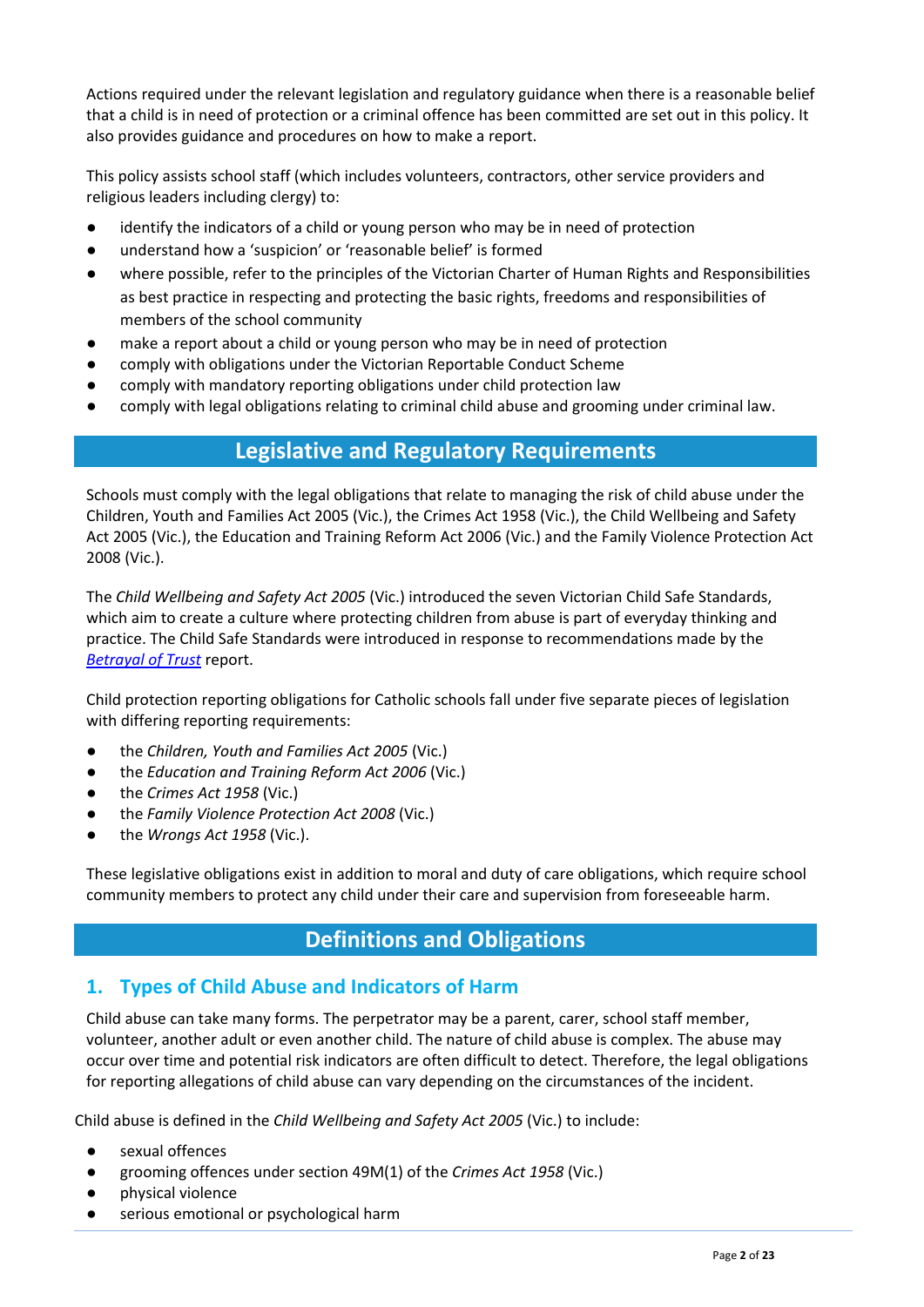#### serious neglect.

| <b>Sexual offences</b>                     | A sexual offence occurs when a person involves a child in sexual activity, or<br>deliberately puts the child in the presence of sexual behaviours that are<br>exploitative or inappropriate to the child's age and development. Sexual<br>offences are governed by the Crimes Act 1958 (Vic.). Sexual abuse can<br>involve a wide range of sexual activity and may include fondling,<br>masturbation, oral sex, penetration, voyeurism and exhibitionism. It can also<br>include exploitation through pornography or prostitution.                                                                                                             |
|--------------------------------------------|------------------------------------------------------------------------------------------------------------------------------------------------------------------------------------------------------------------------------------------------------------------------------------------------------------------------------------------------------------------------------------------------------------------------------------------------------------------------------------------------------------------------------------------------------------------------------------------------------------------------------------------------|
| <b>Grooming</b>                            | Grooming refers to predatory conduct undertaken by an adult (18 years or<br>over) to prepare a child for sexual activity at a later time. It is a sexual<br>offence under section 49M of the Crimes Act 1958 (Vic.) carrying a maximum<br>10-year term of imprisonment. Under section 49M, the adult's words or<br>conduct must be intended to facilitate the child engaging or being involved<br>in the commission of, or attempt to commit a sexual offence by the adult or<br>another adult.                                                                                                                                                |
| <b>Physical violence</b>                   | Physical violence occurs when a child suffers or is likely to suffer significant<br>harm from a non-accidental injury or injuries inflicted by another person.<br>Physical violence can be inflicted in many ways including beating, shaking,<br>burning or using weapons (such as belts and paddles). Physical harm may<br>also be caused during student fights.                                                                                                                                                                                                                                                                              |
| Serious emotional or<br>psychological harm | Serious emotional or psychological abuse may occur when a child is<br>repeatedly rejected, isolated or frightened by threats or the witnessing of<br>family violence. It also includes hostility, derogatory name-calling and<br>put-downs, or persistent coldness from a person, to the extent where the<br>behaviour of the child is disturbed or their emotional development is at<br>serious risk of being impaired. Serious emotional or psychological harm<br>could also result from conduct that exploits a child without necessarily being<br>criminal, such as encouraging a child to engage in inappropriate or risky<br>behaviours. |
| <b>Serious neglect</b>                     | Neglect includes a failure to provide a child with an adequate standard of<br>nutrition, medical care, clothing, shelter or supervision. Significant neglect<br>causes harm to a child that is more than trivial or temporary. Serious neglect<br>is when the child is exposed to an extremely dangerous or life-threatening<br>situation and there is a continued failure to provide a child with the basic<br>necessities of life.                                                                                                                                                                                                           |
| <b>Family violence</b>                     | Family violence is defined under the Family Violence Protection Act 2008<br>(Vic.) to include behaviour that causes a child to hear, witness or be exposed<br>to the effects of family violence such as abusive, threatening, controlling or<br>coercive behaviour. While family violence does not form part of the official<br>definition of 'child abuse' in the Child Wellbeing and Safety Act 2005 (Vic.),<br>the impact of family violence on a child can be a form of child abuse, for<br>example, where it causes serious emotional or psychological harm to a child.<br>A child can also be a direct victim of family violence.        |

Child abuse can have a significant effect on a child's physical, social, psychological or emotional health, development and wellbeing. The younger the child, the more vulnerable they are to abuse and the more serious the consequences are likely to be.

There can be physical or behavioural indicators of child abuse and neglect, or a combination of both. While the presence of a single indicator, or even several indicators, does not necessarily prove that abuse or neglect has occurred, the repeated occurrence of either a physical or behavioural indicator, or the occurrence of several indicators together, should alert school staff to the possibility of child abuse or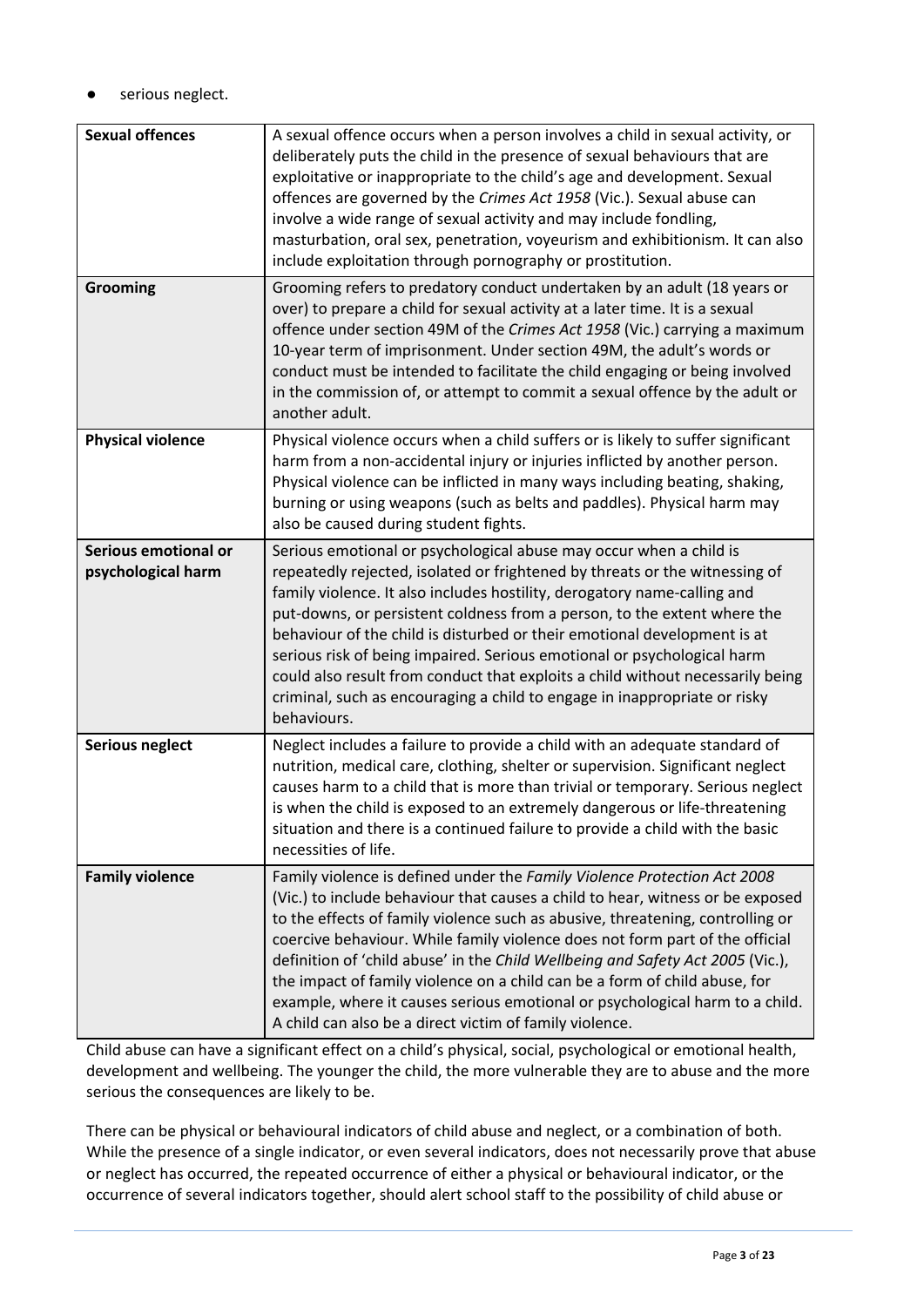neglect.

Child sexual abuse is more commonly perpetrated by someone who is known to and trusted by the child, and is also often someone highly trusted within their families, communities, schools and/or other institutions, such as the Church.

For further definitions of all types of child abuse, a comprehensive list of the indicators of harm and advice on identifying perpetrators of child sexual abuse, refer to the protocol *Protect: [Identifying](http://www.education.vic.gov.au/Documents/about/programs/health/protect/ChildSafeStandard5_SchoolsGuide.pdf) and [Responding](http://www.education.vic.gov.au/Documents/about/programs/health/protect/ChildSafeStandard5_SchoolsGuide.pdf) to All Forms of Abuse in [Victorian](http://www.education.vic.gov.au/Documents/about/programs/health/protect/ChildSafeStandard5_SchoolsGuide.pdf) Schools*[.](http://www.education.vic.gov.au/Documents/about/programs/health/protect/ChildSafeStandard5_SchoolsGuide.pdf)

# **2. Sources of Child Protection Reporting Obligations**

# **2.1** *Children, Youth and Families Act 2005* **(Vic.)**

## *Mandatory reporting*

Mandatory reporting is a legal requirement under the *Children, Youth and Families Act 2005* (Vic.) to protect children from harm relating to physical injury and sexual abuse. A child, for the purpose of the relevant parts of this Act*,* is any person **17 years** of age or younger. The principal, teachers, medical practitioners and nurses are mandatory reporters under this Act.

If, in the course of carrying out their duties, a mandatory reporter forms a **reasonable belief** that a child is in need of protection from physical injury or sexual abuse, and that the **child's parents are unwilling or unable to protect the child**, they must report that belief to Department of Health and Human Services (DHHS) Child Protection and/or Victoria Police, including the information prescribed in *[Protect:](http://www.education.vic.gov.au/Documents/about/programs/health/protect/PROTECT_Responding_TemplateSchools.pdf) [Responding](http://www.education.vic.gov.au/Documents/about/programs/health/protect/PROTECT_Responding_TemplateSchools.pdf) to Suspected Child Abuse: A Template for all Victorian Schools*, as soon as possible after forming the belief.

A subsequent report must be made on each occasion on which the mandatory reporter becomes aware of further reasonable grounds for the belief and even if the reporter knows that another report has been made concerning the same child and suspected abuse.

The threshold for reporting child protection incidents, disclosures, concerns or suspicions has been set deliberately low by the joint protocol *Protect: Identifying and [Responding](http://www.education.vic.gov.au/Documents/about/programs/health/protect/ChildSafeStandard5_SchoolsGuide.pdf) to All Forms of Abuse in [Victorian](http://www.education.vic.gov.au/Documents/about/programs/health/protect/ChildSafeStandard5_SchoolsGuide.pdf) [Schools](http://www.education.vic.gov.au/Documents/about/programs/health/protect/ChildSafeStandard5_SchoolsGuide.pdf)*[.](http://www.education.vic.gov.au/Documents/about/programs/health/protect/ChildSafeStandard5_SchoolsGuide.pdf) This protocol focuses on *Four Critical [Actions](http://www.education.vic.gov.au/Documents/about/programs/health/protect/FourCriticalActions_ChildAbuse.pdf)* **(refer to Appendix 1)** that all school staff must take if they form a suspicion or reasonable belief that child abuse has occurred, or that a child is at risk of suffering abuse.

### *Reasonable belief*

Where school staff members are concerned about the safety and wellbeing of a child or young person, they must assess that concern to determine if a report should be made to the relevant agency. If a staff member has witnessed potentially abusive behaviour, has a suspicion or has received a disclosure of child abuse, they must determine whether these observations or receipt of such information have caused the staff member to form a 'reasonable belief'.

A 'reasonable belief' or a 'belief on reasonable grounds' is not the same as having proof, but is more than rumour or speculation. **A reasonable belief is formed if a reasonable person in the same position would have formed the belief on the same grounds.**

A reasonable belief might be formed if:

- a child states that they have been physically or sexually abused
- any person tells you that they believe someone has been abused; this may include a child who is talking about themselves
- *●* you observe physical or behavioural indicators of abuse, as described in *Protect: [Identifying](http://www.education.vic.gov.au/Documents/about/programs/health/protect/ChildSafeStandard5_SchoolsGuide.pdf) an[d](http://www.education.vic.gov.au/Documents/about/programs/health/protect/ChildSafeStandard5_SchoolsGuide.pdf) [Responding](http://www.education.vic.gov.au/Documents/about/programs/health/protect/ChildSafeStandard5_SchoolsGuide.pdf) to All Forms of Abuse in Victorian Schools*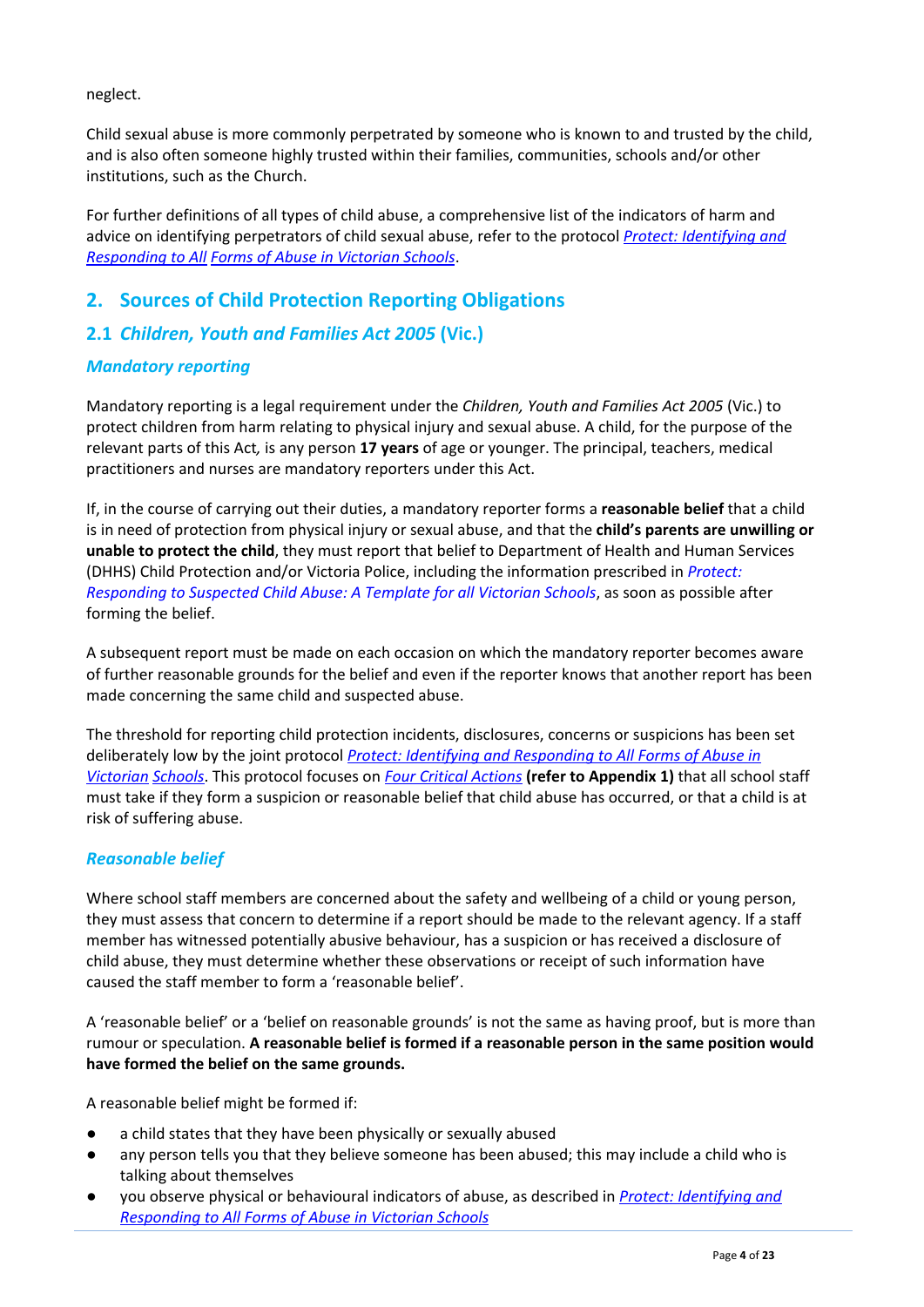- a child or young person exhibits sexually abusive or age-inappropriate behaviour(s)
- professional observations of the child's behaviour or development cause you to form a belief that the child has been physically or sexually abused or is likely to be abused.

While any indicators of possible child abuse or neglect are concerning, it is important to understand that the presence of a number of indicators that suggest either physical or sexual abuse of a child may be sufficient to form a reasonable belief in a mandatory reporter's mind which **must** be reported.

# **2.2** *Child Wellbeing and Safety Act 2005* **(Vic.)**

### *Reportable conduct*

The Reportable Conduct Scheme was created under the *Child Wellbeing and Safety Act 2005* (Vic.) and requires schools to notify the Commission for Children and Young People (CCYP) if an allegation of reportable conduct (a reportable allegation) is made against one of their employees.

**Employees** can include a principal, teacher, corporate staff member, board or school council employee, contractor, volunteer, school doctor/nurse/medical professional, allied health staff member, or minister of religion or religious leader.

**Reportable conduct** is defined under the *Child Wellbeing and Safety Act 2005* (Vic.) to mean a sexual offence, sexual misconduct or physical violence committed against, with or in the presence of a child, behaviour causing significant emotional or psychological harm to a child, or significant neglect of a child.

A **reportable allegation** means any information that leads a person to form a reasonable belief that an employee has committed reportable conduct or misconduct that may involve reportable conduct, whether or not the conduct or misconduct is alleged to have occurred within the course of the person's employment.

The Reportable Conduct Scheme imposes obligations on the head of entity (governing authority). For Catholic Education Melbourne schools, the head of entity (governing authority) is required to:

- have in place systems to prevent reportable conduct and, if reportable conduct is alleged, to ensure allegations can be brought to the attention of appropriate persons for investigation and response
- ensure that the CCYP is notified and given updates on the organisation's response to an allegation by contacting the Employee Relations unit on (03) 9267 0431 or by email on [ceoir@cem.edu.au](mailto:ceoir@cem.edu.au)
- report to Victoria Police as soon as they become aware that a reportable allegation may involve suspected child abuse or criminal conduct.

Reportable conduct may also include historical reportable allegations. More guidance can be found at *Reportable Conduct Scheme – Historical [allegations](https://ccyp.vic.gov.au/assets/resources/RCSInfoSheetUpdates/Historical-Allegations-110718.pdf)*.

All school staff are required to notify the principal or, if the principal is involved in the allegation, the Leadership Team if they have a reportable allegation. The principal or a member of the Leadership Team (as applicable) must notify the Employee Relations unit of the allegation of reportable conduct as soon as possible.

The Reportable Conduct Scheme does not change mandatory reporting or other reporting obligations, including internal reporting and reporting criminal behaviour to Victoria Police. Reportable conduct reporting should be done in addition to these other reporting obligations.

For further support and advice regarding reporting conduct in Catholic schools under the Reportable Conduct Scheme, contact the Employee Relations unit on (03) 9267 0431 or by email on [ceoir@cem.edu.au](mailto:ceoir@cem.edu.au).

### **2.3** *Crimes Act 1958* **(Vic.)**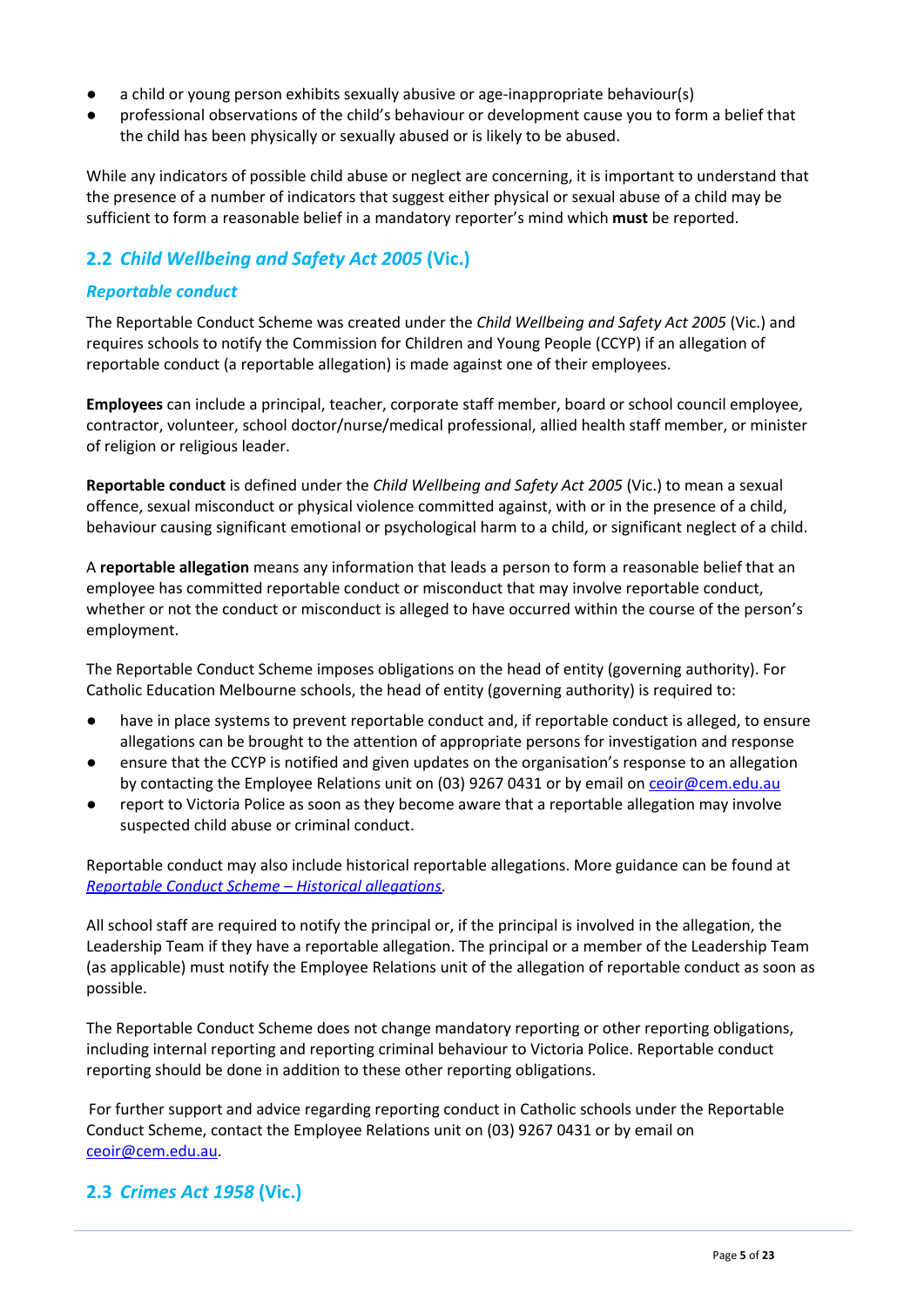In response to the *[Betrayal](http://www.parliament.vic.gov.au/file_uploads/Inquiry_into_Handling_of_Abuse_Volume_2_FINAL_web_y78t3Wpb.pdf) of Trust* report, three new criminal offences have been introduced under the *Crimes Act 1958* (Vic.):

- **failure to disclose [offence,](http://www.justice.vic.gov.au/home/safer%2Bcommunities/protecting%2Bchildren%2Band%2Bfamilies/failure%2Bto%2Bdisclose%2Boffence)** which requires adults to report to Victoria Police a reasonable belief that a sexual offence has been committed against a child
- **failure to protect [offence,](http://www.justice.vic.gov.au/home/safer%2Bcommunities/protecting%2Bchildren%2Band%2Bfamilies/failure%2Bto%2Bprotect%2Boffence)** which applies to people in positions of authority within organisations, who knew of a risk of child sexual abuse by someone in the organisation and failed to reduce or remove the risk
- **[grooming](http://www.justice.vic.gov.au/home/safer%2Bcommunities/protecting%2Bchildren%2Band%2Bfamilies/grooming%2Boffence) offence,** which targets communication with a child or their parents with the intent of committing child sexual abuse.

### *Failure to disclose*

Any school staff member who forms a reasonable belief that a sexual offence has been committed in Victoria by an adult against a child under 16 must disclose that information to Victoria Police.

Failure to disclose the information to Victoria Police is a criminal offence under section 327 of the *Crimes Act 1958* (Vic.) and applies to **all adults (18 years and over)** in Victoria, not just professionals who work with children.

The obligation is to disclose that information to Victoria Police as soon as it is practicable to do so, except in limited circumstances such as where the information has already been reported to DHHS Child Protection.

**Refer to Appendix 2** for more information on when to report a concern that a child or young person has been sexually abused, or is in need of protection from sexual abuse.

For further information about the failure to disclose offence, see the Department of Justice and Community Safety's 'Failure to [disclose](https://www.justice.vic.gov.au/safer-communities/protecting-children-and-families/failure-to-disclose-offence) offence' webpage and *Betrayal of Trust: [Factsheet](https://assets.justice.vic.gov.au/justice/resources/ea484f74-feb7-400e-ad68-9bd0be8e2a40/failure_to_disclose_betrayal_of_trust_factsheet_2017.pdf)*.

#### *Failure to protect*

Any school staff member in a position of authority who has the power or responsibility to remove risk, and becomes aware that an adult associated with their organisation (such as an employee, contractor, volunteer, sport coach or visitor) poses a risk of sexual abuse to a child **under 16** who is in the care or supervision of the organisation, must take all reasonable steps to reduce or remove that risk.

In a school context, this will include the principal, deputy principal and business manager and may also extend to school counsellors, heads of departments and heads of schools.

Failure to take reasonable steps to protect a child in the organisation from the risk of sexual abuse from an adult associated with the organisation is a criminal offence under section 49O(1) of the *Crimes Act 1958* (Vic.).

For further information about the failure to protect offence, see the Department of Justice and Community Safety's 'Failure to protect [offence](https://www.justice.vic.gov.au/safer-communities/protecting-children-and-families/failure-to-protect-a-new-criminal-offence-to)' webpage and *Betrayal of Trust: [Factsheet](https://www.justice.vic.gov.au/sites/default/files/embridge_cache/emshare/original/public/2018/07/a9/431cfe3d9/failure_to_protect_betrayal_of_trust_factsheet_2017.pdf)*.

#### *Grooming*

The offence of grooming prohibits predatory conduct designed to prepare or 'groom' a child for future sexual activity and is contained in section 49M(1) of the Crimes Act 1958 (Vic.). The offence applies to communication with children **under 16 years**.

Grooming can be conducted in person or online, for example via interaction through social media, web forums and emails. The offence can be committed by any person aged 18 years or over. It does not apply to communication between people who are both under 18 years of age.

For further information about the grooming offence, see the Department of Justice and Community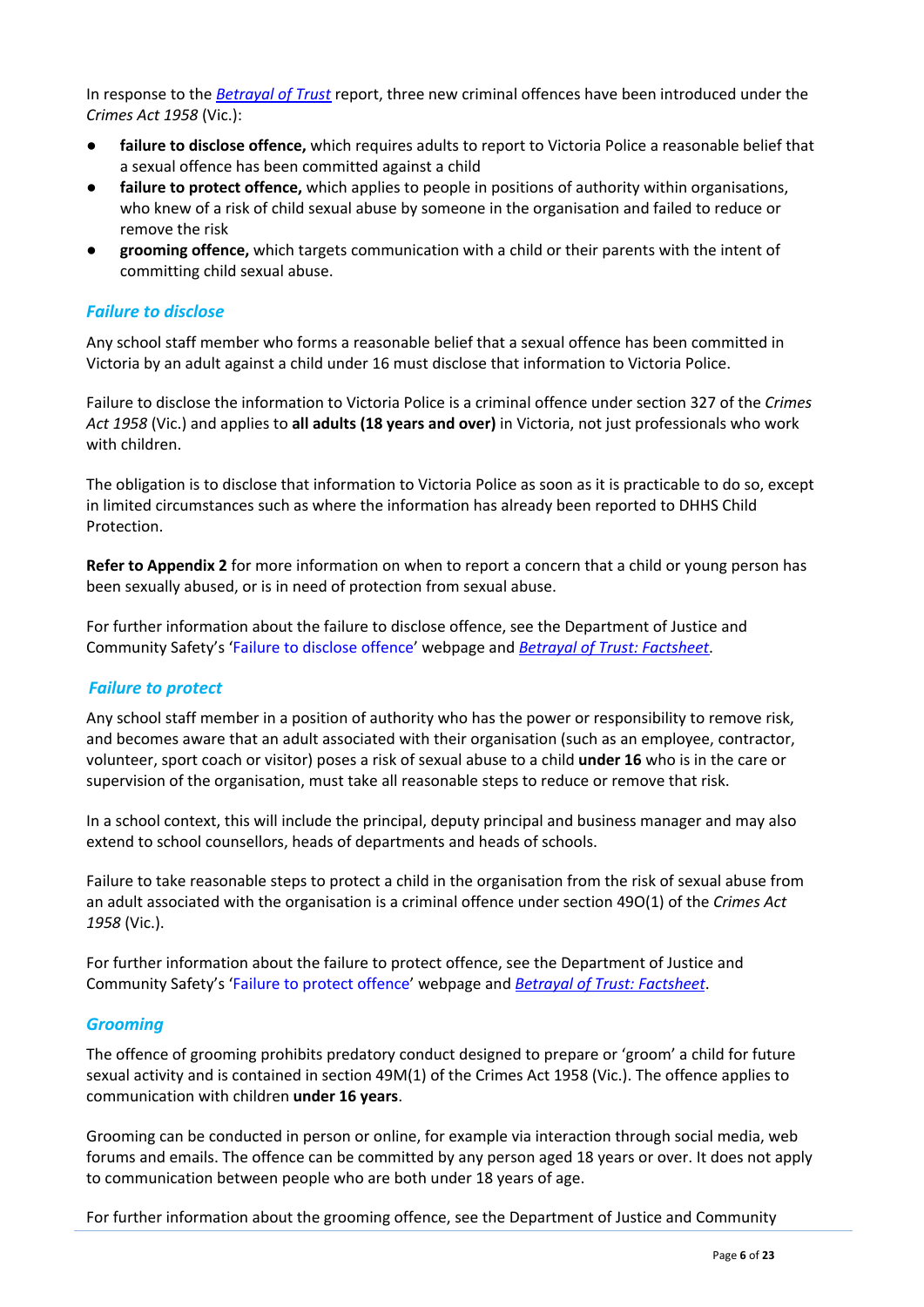Safety's '[Grooming](https://www.justice.vic.gov.au/safer-communities/protecting-children-and-families/grooming-offence) offence' webpage and *Betrayal of Trust: [Factsheet](https://www.justice.vic.gov.au/sites/default/files/embridge_cache/emshare/original/public/2018/07/ea/2bff28cdf/grooming_betrayal_of_trust_factsheet_2017.pdf)*.

For more information about managing and responding to the risk of abuse, see DET's '[Responding](http://www.education.vic.gov.au/school/principals/spag/safety/Pages/sexualassault.aspx) to Student Sexual [Offending'](http://www.education.vic.gov.au/school/principals/spag/safety/Pages/sexualassault.aspx) and 'Risk [Management](http://www.education.vic.gov.au/school/principals/spag/governance/Pages/risk.aspx)' webpages.

# **2.4** *Education and Training Reform Act 2006* **(Vic.) – Child safety obligations**

From a child safety perspective, the key functions of the *Education and Training Reform Act 2006* (Vic.) are to:

- require schools to notify the Victorian Institute of Teaching (VIT) when a school has taken action against a teacher
- ensure compliance with the Victorian Child Safe Standards as a requirement of registration for all Victorian schools.

A registered school must ensure that the care, safety and welfare of all students attending the school are in accordance with all applicable Victorian and Commonwealth laws, and that all staff employed at the school are advised of their obligations to child safety.

## **2.5** *Wrongs Act 1958* **(Vic.) and duty of care**

#### *Organisational duty of care*

The *Wrongs Act 1958* (Vic.) creates an organisational liability for child abuse for organisations that exercise care, supervision or authority over children. This is colloquially referred to as an 'organisational duty of care'.

Schools owe a duty to take reasonable precautions to prevent the abuse (sexual or physical) of a child (under 18) by an individual associated with the school while the child is under the care, supervision or authority of the school.

Individuals associated with the school can include employees, volunteers, office holders, contractors, ministers of religion and religious leaders.

Reasonable precautions that a school could take are not defined in the *Wrongs Act 1958* (Vic.) but, as examples, the following measures are what courts have previously considered to be reasonable precautions in the context of organisational child abuse:

- conducting employment screening and reference checking
- providing supervision and training
- implementing systems to provide early warning of possible offences
- performing random and unannounced inspections to deter misconduct
- encouraging children and adults to notify authorities or parents about any signs of aberrant or unusual behaviour.

### *School staff duty of care*

School staff have a duty to take reasonable steps to protect children and young people under their care and supervision from harm that is reasonably foreseeable (this duty applies to all school staff). The question of what constitutes reasonable steps will depend on the individual circumstances of each case.

A staff member may breach their duty of care towards a student if they fail to act in the way a reasonable or diligent professional would have acted in the same situation.

For more information on the scope of staff duty of care obligations and examples of reasonable steps they can take in relation to suspected child abuse, refer to the protocol *Protect: [Identifying](http://www.education.vic.gov.au/Documents/about/programs/health/protect/ChildSafeStandard5_SchoolsGuide.pdf) and [Responding](http://www.education.vic.gov.au/Documents/about/programs/health/protect/ChildSafeStandard5_SchoolsGuide.pdf) to All Forms of Abuse in Victorian Schools*.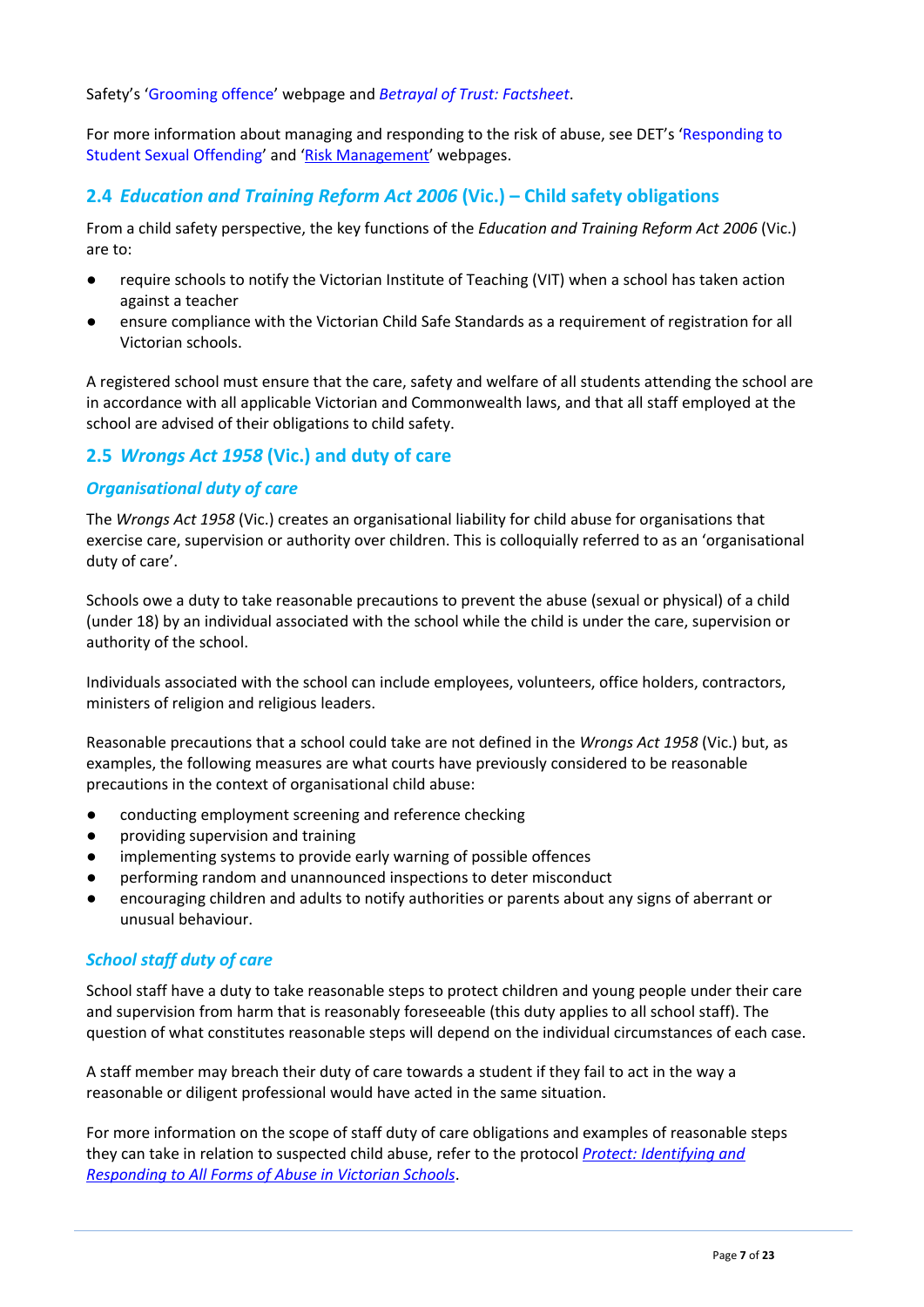# **2.6 Victorian Charter of Human Rights and Responsibilities**

While Victorian Catholic schools are not bound by the *Charter of Human Rights and Responsibilities Act 2006* (Vic.), the following principle should be noted:

School staff are required to respond to suspected child abuse with proper consideration for human rights, and, when making decisions and taking actions in response to suspected child abuse, to act compatibly with human rights. This means that school staff should take into account the right to protection without discrimination, the right to protection from torture and cruel, inhuman or degrading treatment and the right to privacy when responding to suspected child abuse.

# **Procedures**

St Luke's Primary School has a moral, legal and mission-driven responsibility to create nurturing school environments where children and young people are respected, and their voices heard, and where they are safe and feel safe.

Every person involved in St Luke's Primary School has a responsibility to understand the important and specific role they have individually and collectively to ensure that the wellbeing and safety of all children and young people are at the forefront of all they do and every decision they make.

**It is Catholic Education Melbourne's policy that all schools display the** *Four Critical Actions for [Schools:](http://www.education.vic.gov.au/Documents/about/programs/health/protect/FourCriticalActions_ChildAbuse.pdf) [Responding](http://www.education.vic.gov.au/Documents/about/programs/health/protect/FourCriticalActions_ChildAbuse.pdf) to Incidents, Disclosures and Suspicions of Child Abuse* **diagram in staff rooms and other** strategic areas of the school to ensure all school staff are aware of the actions to take as soon as they **witness a child protection incident, receive a disclosure or form a reasonable suspicion or belief that a child has been, or is at risk of being, abused.**

# **3. Responding to and Reporting Child Protection Concerns**

The approach to responding to and reporting child protection concerns in the joint protocol incorporates *Four Critical Actions for Schools: [Responding](http://www.education.vic.gov.au/Documents/about/programs/health/protect/FourCriticalActions_ChildAbuse.pdf) to Incidents, Disclosures and Suspicions of Child Abuse* **[\(refer](http://www.education.vic.gov.au/Documents/about/programs/health/protect/FourCriticalActions_ChildAbuse.pdf) to [Appendix](http://www.education.vic.gov.au/Documents/about/programs/health/protect/FourCriticalActions_ChildAbuse.pdf) 1)**[.](http://www.education.vic.gov.au/Documents/about/programs/health/protect/FourCriticalActions_ChildAbuse.pdf)

A school staff member must act, and follow the *Four Critical Actions*, as soon as they become aware of a child protection incident, that is, when **a child is experiencing, or is at risk of experiencing, abuse**.

# **3.1 Becoming aware of a child protection incident**

There are four main ways in which a school staff member may become aware that a child is experiencing, or is at risk of experiencing, abuse:

**1. Witnessing an incident**

If you witness an incident where you believe a child has been subjected to, or may be at risk of, abuse, including exposure to family violence, you must first take immediate action to protect the safety of the child or children involved and then refer to *[Four](http://www.education.vic.gov.au/Documents/about/programs/health/protect/FourCriticalActions_ChildAbuse.pdf) Critical Actions for [Schools:](http://www.education.vic.gov.au/Documents/about/programs/health/protect/FourCriticalActions_ChildAbuse.pdf) [Responding](http://www.education.vic.gov.au/Documents/about/programs/health/protect/FourCriticalActions_ChildAbuse.pdf) to Incidents, Disclosures and Suspicions of Child Abuse*.

### **2. Forming a suspicion or reasonable belief**

All suspicions that a child has been, is being, or is at risk of being, abused must be taken seriously, including suspicions that the abuse is taking or may take place outside school grounds or areas. If your suspicion develops into a reasonable belief, you must act and refer to *Four Critical [Actions](http://www.education.vic.gov.au/Documents/about/programs/health/protect/FourCriticalActions_ChildAbuse.pdf) [for](http://www.education.vic.gov.au/Documents/about/programs/health/protect/FourCriticalActions_ChildAbuse.pdf) Schools: [Responding](http://www.education.vic.gov.au/Documents/about/programs/health/protect/FourCriticalActions_ChildAbuse.pdf) to Incidents, Disclosures and Suspicions of Child Abuse*.

### **3. Receiving a disclosure about or from a current student**

All disclosures must be treated seriously. You should immediately refer to *Four Critical [Actions](http://www.education.vic.gov.au/Documents/about/programs/health/protect/FourCriticalActions_ChildAbuse.pdf) for Schools: [Responding](http://www.education.vic.gov.au/Documents/about/programs/health/protect/FourCriticalActions_ChildAbuse.pdf) to Incidents, Disclosures and [Suspicions](http://www.education.vic.gov.au/Documents/about/programs/health/protect/FourCriticalActions_ChildAbuse.pdf) of Child Abuse*[.](http://www.education.vic.gov.au/Documents/about/programs/health/protect/FourCriticalActions_ChildAbuse.pdf)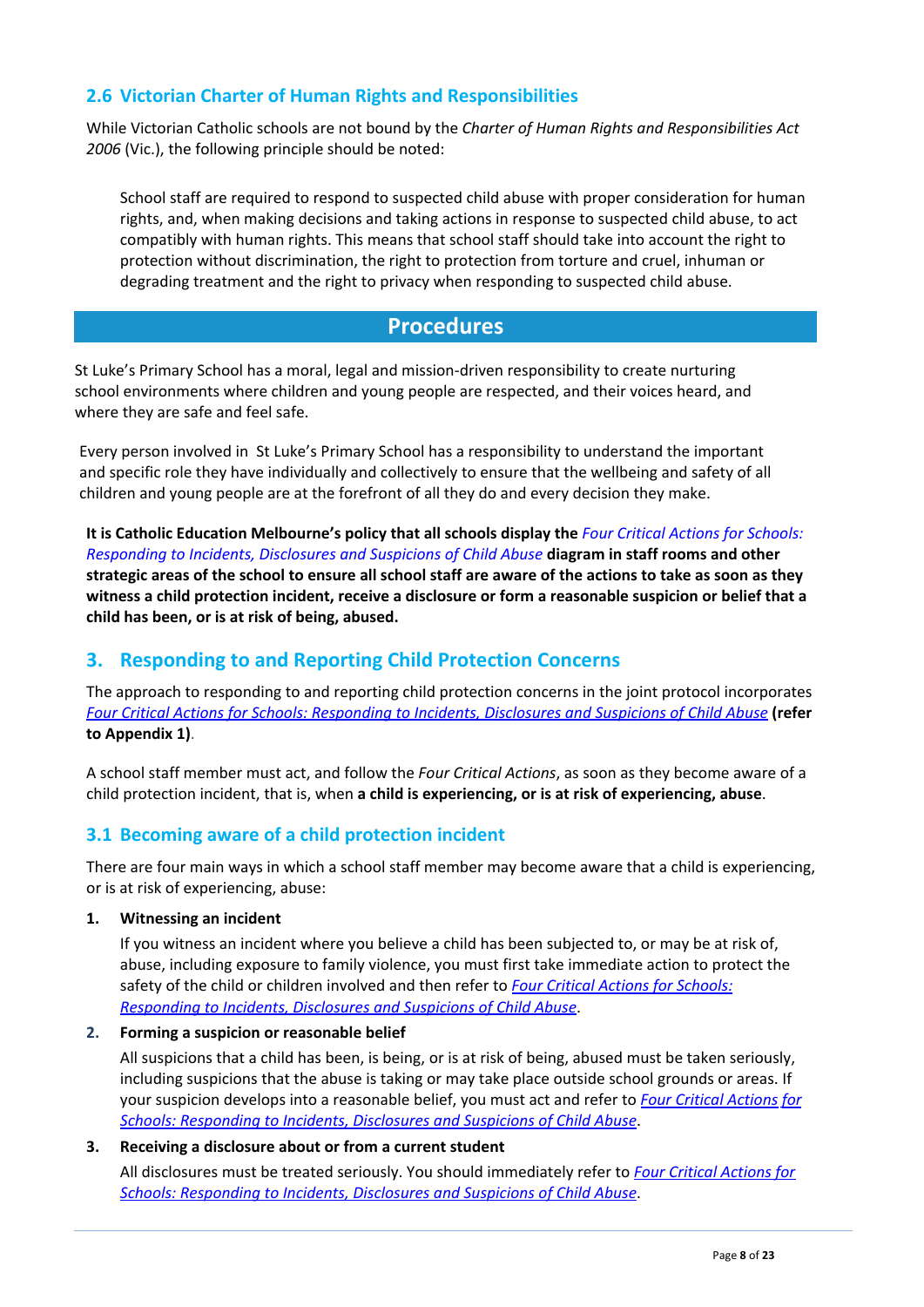#### **4. Receiving a disclosure about or from a former student**

If you receive a disclosure from a former student about historical abuse, you must act. If the former student is currently of school age and attending a Victorian school, you must immediately refer to *Four Critical Actions for Schools: [Responding](http://www.education.vic.gov.au/Documents/about/programs/health/protect/FourCriticalActions_ChildAbuse.pdf) to Incidents, Disclosures and Suspicions of Child [Abuse](http://www.education.vic.gov.au/Documents/about/programs/health/protect/FourCriticalActions_ChildAbuse.pdf)*[.](http://www.education.vic.gov.au/Documents/about/programs/health/protect/FourCriticalActions_ChildAbuse.pdf) If the former student is no longer of school age or attending a Victorian school, you must still report the disclosure to DHHS Child [Protection.](http://www.education.vic.gov.au/about/contact/Pages/reportingabuse.aspx?Redirect=1)

#### *Notes and records*

School staff members are to keep clear and comprehensive notes relating to incidents, disclosures and allegations of child abuse using *Protect: [Responding](http://www.education.vic.gov.au/Documents/about/programs/health/protect/PROTECT_Responding_TemplateSchools.pdf) to Suspected Child Abuse: A Template for all [Victorian](http://www.education.vic.gov.au/Documents/about/programs/health/protect/PROTECT_Responding_TemplateSchools.pdf) Schools*.

Even if a school staff member decides not to make a report, they must still accurately document their notes relating to the incident, disclosure or allegation of child abuse using *Protect: [Responding](http://www.education.vic.gov.au/Documents/about/programs/health/protect/PROTECT_Responding_TemplateSchools.pdf) to [Suspected](http://www.education.vic.gov.au/Documents/about/programs/health/protect/PROTECT_Responding_TemplateSchools.pdf) Child Abuse: A Template for all Victorian Schools.*

Notes and records must be kept securely on school grounds and must not be destroyed as they may be needed at a later time.

#### *Disclosures*

It is the role of school staff members to reassure and support a child or young person who makes a disclosure of abuse. However, school staff members should never promise to keep any disclosures confidential as all disclosures of abuse must be reported.

The role of school staff remains the same if disclosures are made by a parent/carer or a sibling, or if disclosures involve family violence.

For strategies on how to manage a disclosure, refer to *Protect: Identifying and [Responding](http://www.education.vic.gov.au/Documents/about/programs/health/protect/ChildSafeStandard5_SchoolsGuide.pdf) to All Forms of Abuse in [Victorian](http://www.education.vic.gov.au/Documents/about/programs/health/protect/ChildSafeStandard5_SchoolsGuide.pdf) Schools*.

### **3.2 The Four Critical Actions**

There are *Four Critical Actions* which must be taken when responding to and reporting a child protection incident, disclosure or suspicion:

- 1. Responding to an Emergency
- 2. Reporting to Authorities
- 3. Contacting Parents/Carers
- 4. Providing Ongoing Support.

#### *Critical Action 1: Responding to an Emergency*

This first step is only applicable if a child has **just been abused** or is at risk of **immediate harm**. If this is not the case, go straight to **Critical Action 2: Reporting to Authorities.**

If the child has **just been abused or is at risk of immediate harm**, you must take reasonable steps to protect the child, including:

- separating the alleged victim and others involved, ensuring that if the parties involved are all present at the school, they are supervised separately by a school staff member
- arranging and providing urgent medical assistance where necessary, including administering first aid or calling 000 for an ambulance
- calling 000 for urgent police assistance if the person who is alleged to have engaged in the abuse poses an immediate risk to the health and safety of any person.

If the child protection incident has occurred at the school, school staff should also ensure that reasonable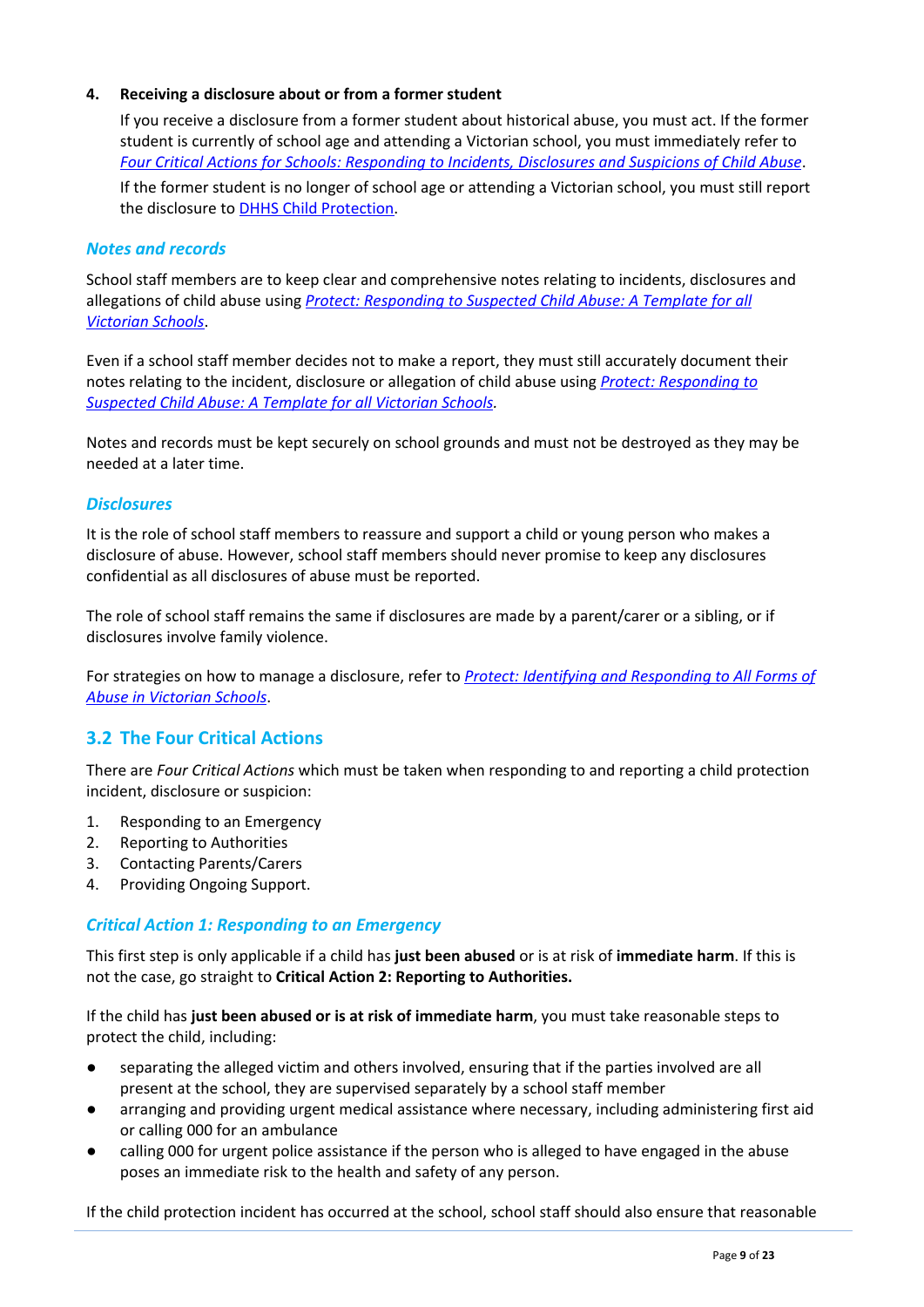steps are taken to preserve the environment, the clothing and other items and to prevent any potential witnesses (including school staff members, volunteers and contractors) from discussing the incident until Victoria Police or relevant authorities arrive on the premises.

# *Critical Action 2: Reporting to Authorities*

### **All forms and instances of suspected or alleged child abuse must be reported to the appropriate authority.**

Once immediate health and safety concerns have been addressed, the school staff member must take steps to report the incident, suspicion or disclosure of child abuse as soon as practicable. Failure to report physical and sexual child abuse may amount to a criminal offence (refer to Failure to disclose).

There are different reporting procedures depending on:

- whether the source of the suspected or alleged abuse comes from within the school or within the family or community of the child
- the type of abuse.

In all cases, school staff members must report internally to the principal or, if the principal is involved in the allegation, the Leadership Team.

#### Additionally:

- where the source of the abuse comes from within the school, that is, the suspected or alleged abuse involves a school staff member, volunteer, allied health professional, officer/office holder, contractor or visitor at the school, it must be reported to Victoria Police
- where the suspicion, belief or disclosure relates to sexual abuse or grooming, it must be reported to Victoria Police
- where the source of the abuse comes from within the family or community and is not sexual abuse or grooming, it must be reported to DHHS Child Protection.

DHHS and DET have deliberately set a low threshold for the formation of a 'reasonable belief'. For more information, refer to the Reasonable belief section of this policy.

*Four Critical Actions for Schools: [Responding](http://www.education.vic.gov.au/Documents/about/programs/health/protect/FourCriticalActions_ChildAbuse.pdf) to Incidents, Disclosures and Suspicions of Child Abuse* requires all school staff to report all incidents, suspicions and disclosures of abuse as soon as possible to the relevant authorities.

#### *How to make a mandatory report*

The table below describes the information to include when making a **mandatory report** about child abuse or child protection concerns. If a child is at immediate risk of harm, contact Victoria Police immediately.

| <b>Making a Mandatory Report</b> |                                                                                                                                                                                                                                                                                                                                             |
|----------------------------------|---------------------------------------------------------------------------------------------------------------------------------------------------------------------------------------------------------------------------------------------------------------------------------------------------------------------------------------------|
| <b>Step</b>                      | <b>Description</b>                                                                                                                                                                                                                                                                                                                          |
| 1. Keep notes                    | Keep comprehensive notes that are dated and include the following information:                                                                                                                                                                                                                                                              |
|                                  | a description of the concerns (e.g. physical injuries, student behaviour)<br>$\bullet$<br>the source of those concerns (e.g. observation, report from child or another person)<br>$\bullet$<br>the actions taken as a result of the concerns (e.g. consultation with the principal,<br>$\bullet$<br>report to DHHS Child Protection, etc.). |
|                                  | Schools can use the template provided in Protect: Responding to Suspected Child Abuse: A<br>Template for all Victorian Schools to record their notes.                                                                                                                                                                                       |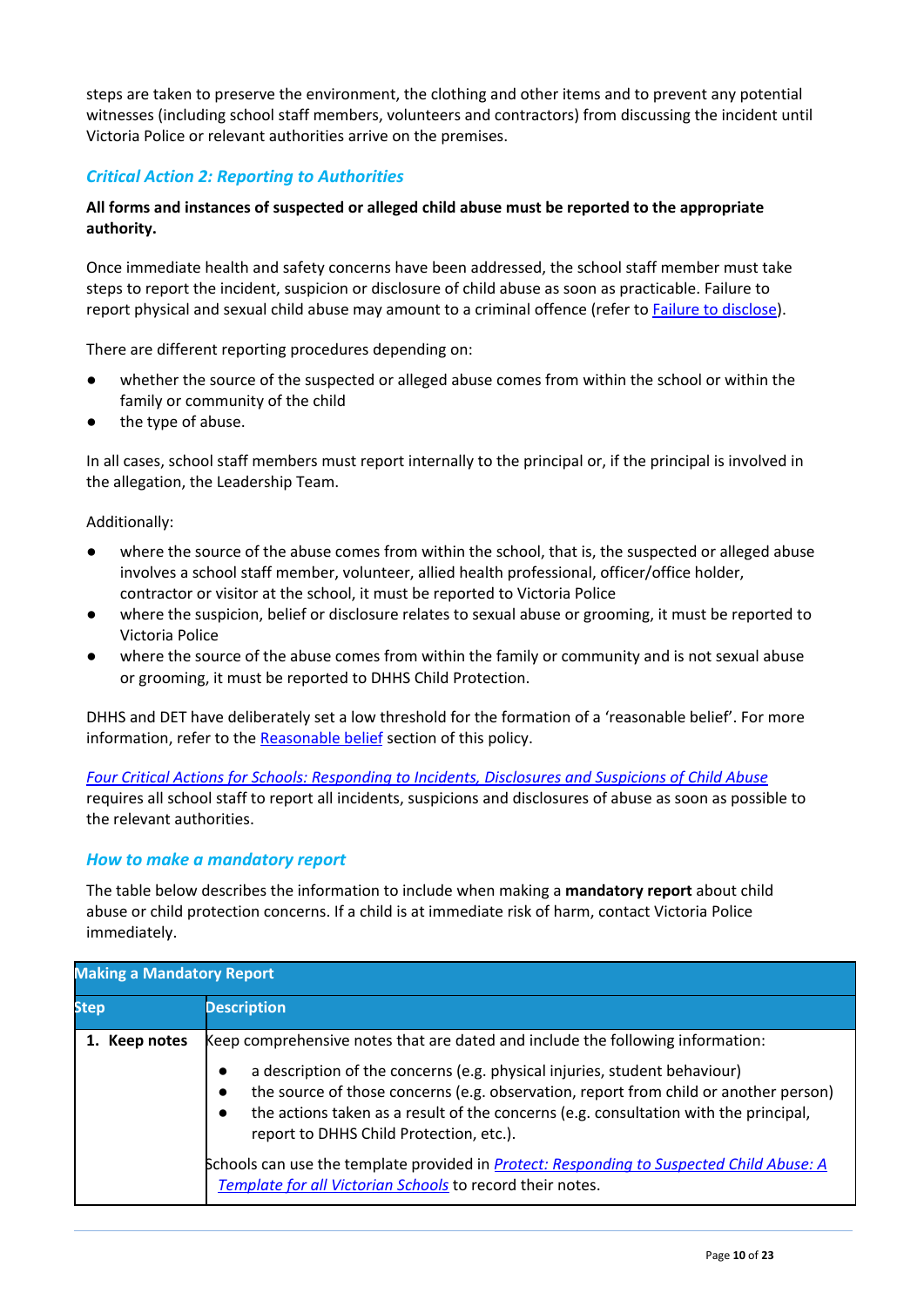| 2. Discuss<br>concerns    | Due to the complexity of child abuse incidents, disclosures and suspicions, it is recommended<br>that concerns and observations regarding suspected physical or sexual abuse of a child are<br>discussed with the principal or a member of the Leadership Team and/or Catholic Education<br>Melbourne's Student Wellbeing Information Line.                                                                               |
|---------------------------|---------------------------------------------------------------------------------------------------------------------------------------------------------------------------------------------------------------------------------------------------------------------------------------------------------------------------------------------------------------------------------------------------------------------------|
|                           | This is not a legal requirement; however, it will help to ensure support is provided to all<br>involved in matters of this nature. The confidentiality of these discussions must be<br>maintained.                                                                                                                                                                                                                        |
|                           | You should then make your own assessment about whether you are required to make a<br>report about the child or young person and to whom the report should be made.                                                                                                                                                                                                                                                        |
|                           | It is important to remember that the duty to report abuse or suspicions of abuse exists<br>even if the principal, member of the Leadership Team or a representative of Catholic<br>Education Melbourne advises you not to proceed with reporting suspected abuse.                                                                                                                                                         |
| 3. Gather and<br>document | Gather the relevant information necessary to make the report. This should include the<br>following:                                                                                                                                                                                                                                                                                                                       |
| information               | full name, date of birth and residential address of the child or young person<br>details of the concerns and the reasons for those concerns<br>$\bullet$<br>your involvement with the child or young person<br>$\bullet$<br>details of any other agencies which may be involved with the child or young person.                                                                                                           |
|                           | This information should be collected and documented using Protect: Responding to Suspected<br>Child Abuse: A Template for all Victorian Schools. The template is to be used to record as<br>much information as possible to provide when you make your report to either Victoria<br>Police or DHHS Child Protection.                                                                                                      |
|                           | t is critical that completing the template does not impact on reporting times - if a child is in<br>immediate danger, school staff need to report the matter to Victoria Police immediately.                                                                                                                                                                                                                              |
| 4. Make the               | To report concerns which are life-threatening, phone 000 or the local police station.                                                                                                                                                                                                                                                                                                                                     |
| report                    | Where the source of the abuse comes from within the school, that is, the suspected or<br>alleged abuse involves a school staff member, volunteer, allied health practitioner,<br>officer/office holder, contractor or visitor at the school:                                                                                                                                                                              |
|                           | contact Victoria Police, who will contact DHHS Child Protection when appropriate<br>report internally to:                                                                                                                                                                                                                                                                                                                 |
|                           | the principal, or the Leadership Team if the principal is involved in the allegation<br>$\circ$<br>Catholic Education Melbourne's Student Wellbeing Information Line (9267 0228).<br>$\circ$                                                                                                                                                                                                                              |
|                           | Where the source of the suspected or alleged abuse comes from within the child's family or<br>community, you must:                                                                                                                                                                                                                                                                                                        |
|                           | report sexual abuse and grooming to Victoria Police<br>report the matter to <b>DHHS Child Protection</b> if you consider the child to be in need of<br>protection due to child abuse, or that they have been, are being or are at risk of being<br>harmed due to any form of abuse, including family violence. If after hours, call the<br><b>Child Protection Emergency Service on 13 12 78</b><br>report internally to: |
|                           | the principal, or a member of the Leadership Team if the principal is unavailable<br>$\circ$<br>Catholic Education Melbourne's Student Wellbeing Information Line (9267 0228).<br>$\circ$                                                                                                                                                                                                                                 |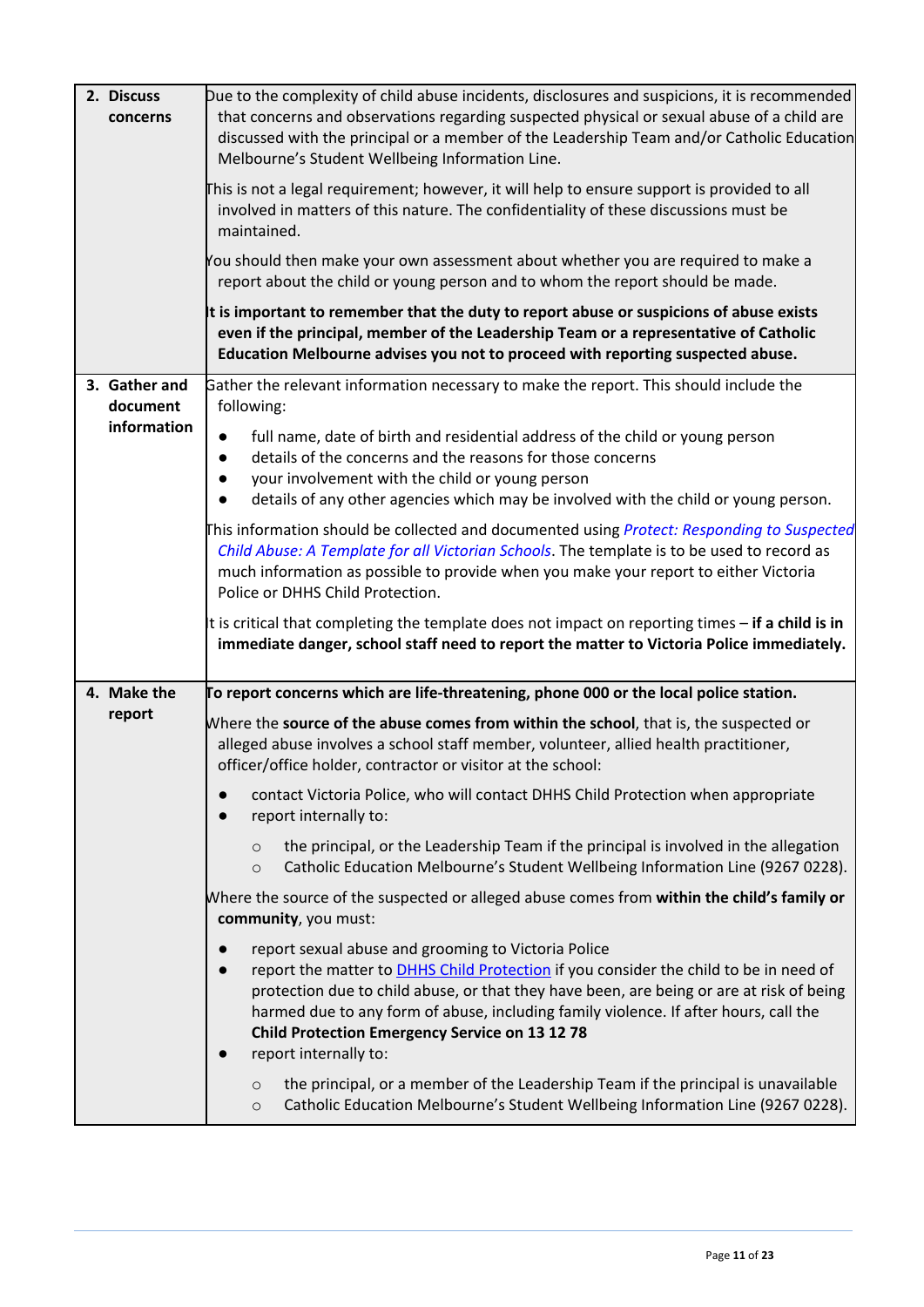| 5. Document<br>written<br>records of<br>report     | Make a written record of the report, including the following information:<br>the date and time of the report and a summary of what was reported<br>the name and position of the person who made the report and the person who<br>$\bullet$<br>received the report.                                                                                                                                                                         |
|----------------------------------------------------|--------------------------------------------------------------------------------------------------------------------------------------------------------------------------------------------------------------------------------------------------------------------------------------------------------------------------------------------------------------------------------------------------------------------------------------------|
|                                                    | The information initially recorded in Protect: Responding to Suspected Child Abuse: A<br>Template for all Victorian Schools and any additional information provided to either Victoria<br>Police or DHHS Child Protection are to be stored securely and maintained indefinitely by<br>the school to ensure that records are accessible upon request by external authorities<br>investigating the matter.                                   |
| 6. Additional<br>steps for<br>overseas<br>students | Where a child protection incident, disclosure or suspicion involves an international student at<br>the school and the school has issued a Confirmation of Appropriate Accommodation and<br>Welfare (CAAW) letter for that student (thereby assuming responsibility for the child's<br>accommodation, support and general welfare), the school will also need to contact the<br>Victorian Registration and Qualifications Authority (VRQA). |

### *Reporting that is non-mandatory*

All teachers, other school staff members, volunteers, contractors, other service providers, parish priests, and canonical and religious order administrators who are not mandatory reporters have professional and moral (and sometimes legal) obligations to report a child protection incident, disclosure or suspicion. Please refer to your school's protocols in relation to reporting a child protection incident, disclosure or suspicion that is not the subject of a mandatory reporting obligation.

#### *How to report allegations of reportable conduct*

The table below describes the information to include when making **an allegation of reportable conduct** about an employee (persons engaged by the entity such as volunteers, contractors, office holders, school board members and officers of a religious body) at the school. The Reportable Conduct Scheme is in addition to a school staff member's mandatory reporting or criminal reporting obligations.

Any allegations of criminal conduct, including physical violence, significant emotional or psychological abuse, sexual offences and significant neglect must be reported to Victoria Police as the priority. However, school staff members may find they also need to make an allegation of reportable conduct for the same incident.

For further support and advice regarding reporting conduct in Catholic schools under the Reportable Conduct Scheme, contact the Employee Relations unit on (03) 9267 0431 or by email on [ceoir@cem.edu.au](mailto:ceoir@cem.edu.au).

| <b>Making an Allegation of Reportable Conduct</b> |                                                                                                                                                                                                                                                                                                                                                                                                                                                                                                                                                                  |
|---------------------------------------------------|------------------------------------------------------------------------------------------------------------------------------------------------------------------------------------------------------------------------------------------------------------------------------------------------------------------------------------------------------------------------------------------------------------------------------------------------------------------------------------------------------------------------------------------------------------------|
| <b>Step</b>                                       | <b>Description</b>                                                                                                                                                                                                                                                                                                                                                                                                                                                                                                                                               |
| Keep notes                                        | Keep comprehensive notes that are dated and include the following information:<br>a description of the concerns (e.g. physical injuries, student behaviour)<br>the source of those concerns (e.g. observation, report from child or another person)<br>any actions taken as a result of the concerns (e.g. consultation with the principal,<br>report to DHHS Child Protection, etc.).                                                                                                                                                                           |
| 2. Make the<br>report                             | As soon as you form a reasonable belief that an employee (persons engaged by the entity<br>such as volunteers, contractors, office holders, school board members and officers of a<br>religious body) at the school has engaged in reportable conduct or misconduct that may<br>involve reportable conduct, you must report this allegation to the school's principal or, if<br>the principal is involved in the allegation, the Leadership Team who will notify the<br>Employee Relations unit at Catholic Education Melbourne on (03) 9267 0431 or by email on |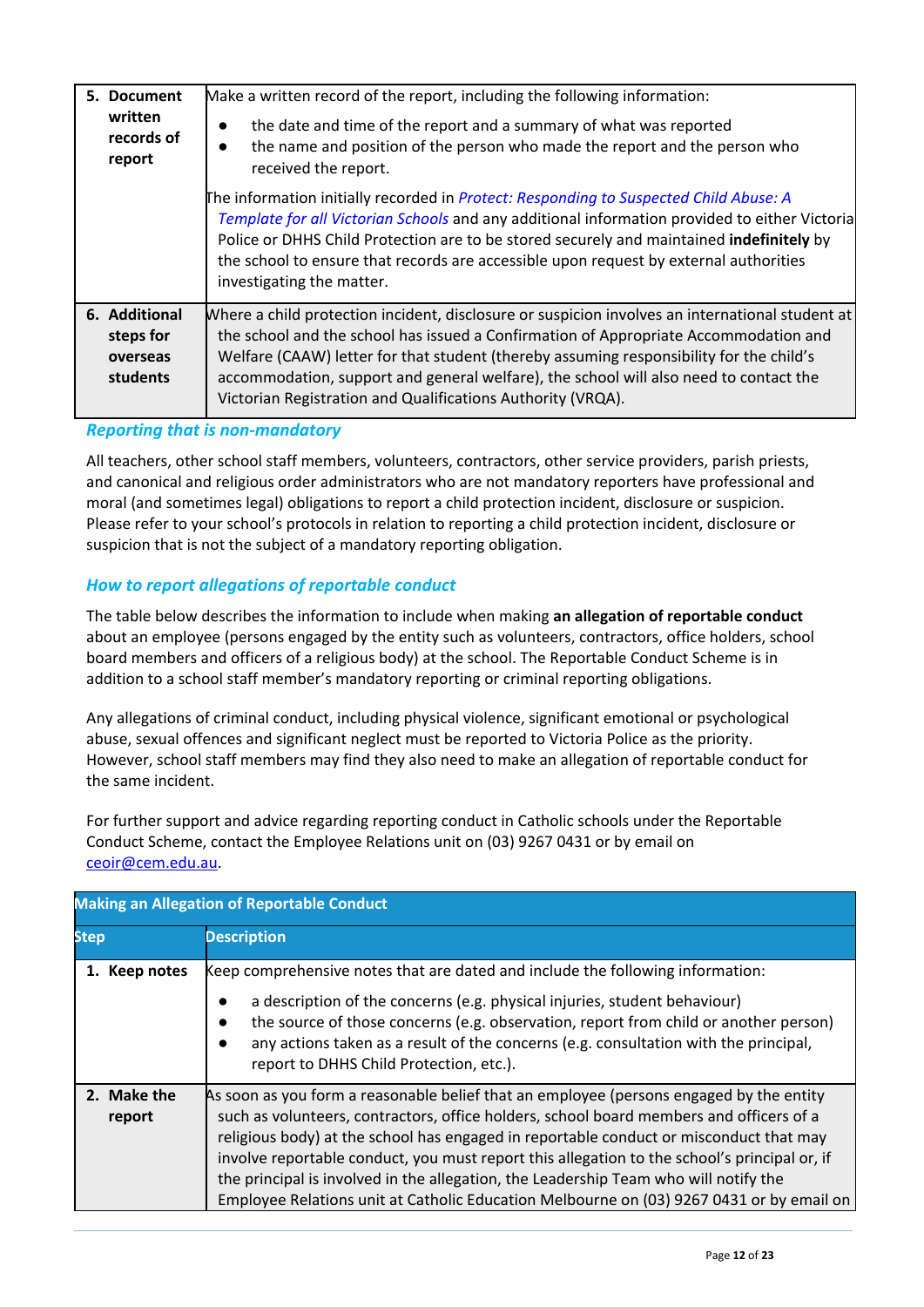#### [ceoir@cem.edu.au](mailto:ceoir@cem.edu.au).

# *What should a principal do about a reportable allegation?*

Below are the steps that a principal should take if there is a potential reportable allegation. These steps are in *general* order of priority, but the guidance may change depending on the circumstances.

| What if a student or another child informs you of a<br>reportable allegation?                                                                                                                                                                                                                                                                                                                                                                                                                                                                                                                                                                                                                       | What if a staff member or another adult informs<br>you of a reportable allegation?                                                                                                                                                   |
|-----------------------------------------------------------------------------------------------------------------------------------------------------------------------------------------------------------------------------------------------------------------------------------------------------------------------------------------------------------------------------------------------------------------------------------------------------------------------------------------------------------------------------------------------------------------------------------------------------------------------------------------------------------------------------------------------------|--------------------------------------------------------------------------------------------------------------------------------------------------------------------------------------------------------------------------------------|
| danger or risk of harm, contact Victoria Police on 000.                                                                                                                                                                                                                                                                                                                                                                                                                                                                                                                                                                                                                                             | 1. The first step should always be to ensure the student/child is safe. If you believe a child faces immediate                                                                                                                       |
| 2. When speaking with a child or young person, it is<br>important to remember that if they have<br>decided to speak to you, then there is a good<br>chance they trust you.<br>Give the child or young person your full<br>attention.<br>Listen calmly and empathically.<br>Reassure the child or young person that it is<br>right to tell.<br>Accept the child or young person will disclose<br>only what they are comfortable disclosing<br>and recognise the bravery/strength of the<br>child for talking about something that is<br>difficult.<br>Let the child or young person take their time.<br>Let the child or young person use their own<br>words.<br>Don't make promises you can't keep. | 2. Thank the individual for bringing the allegation<br>to your attention. Offer them support and<br>assistance as necessary. If they are a staff<br>member, refer them to the Employee Assistance<br>Program (EAP), where available. |
| 3. Tell the child or young person what you plan to<br>do next.                                                                                                                                                                                                                                                                                                                                                                                                                                                                                                                                                                                                                                      | 3. Explain to the person making the report that the<br>school will manage the concern confidentially<br>and, to protect all parties, they should not<br>discuss the matter.                                                          |
| Child Abuse: A Template for all Victorian Schools. You may also make a note in your diary. If a staff<br>member, parent or other adult was present, ask them to make a record as well.                                                                                                                                                                                                                                                                                                                                                                                                                                                                                                              | 4. Take a moment to make a record of the allegations. If appropriate, use Protect: Responding to Suspected                                                                                                                           |
| 5. Consider whether you need to refer the matter to Victoria Police or DHHS Child Protection. If necessary,<br>All Forms of Abuse in Victorian Schools and Four Critical Actions for Schools: Responding to Incidents,<br><b>Disclosures and Suspicions of Child Abuse, using Protect: Responding to Suspected Child Abuse: A</b><br><b>Template for all Victorian Schools.</b>                                                                                                                                                                                                                                                                                                                     | report the matter in accordance with the actions documented in Protect: Identifying and Responding to                                                                                                                                |
| and Suspicions of Child Abuse.                                                                                                                                                                                                                                                                                                                                                                                                                                                                                                                                                                                                                                                                      | 6. If relevant, notify the child's parents following advice in Protect: Identifying and Responding to All Forms<br>of Abuse in Victorian Schools and Four Critical Actions for Schools: Responding to Incidents, Disclosures         |
| head of entity.                                                                                                                                                                                                                                                                                                                                                                                                                                                                                                                                                                                                                                                                                     | 7. As soon as practicable, contact the Employee Relations unit for advice (including guidance as to whether<br>the alleged conduct is reportable), support and assistance to discuss the circumstances, and notify the               |
| 8. If the matter does involve a reportable allegation, the Employee Relations unit will notify the CCYP with<br>authorisation from the school's head of entity.                                                                                                                                                                                                                                                                                                                                                                                                                                                                                                                                     |                                                                                                                                                                                                                                      |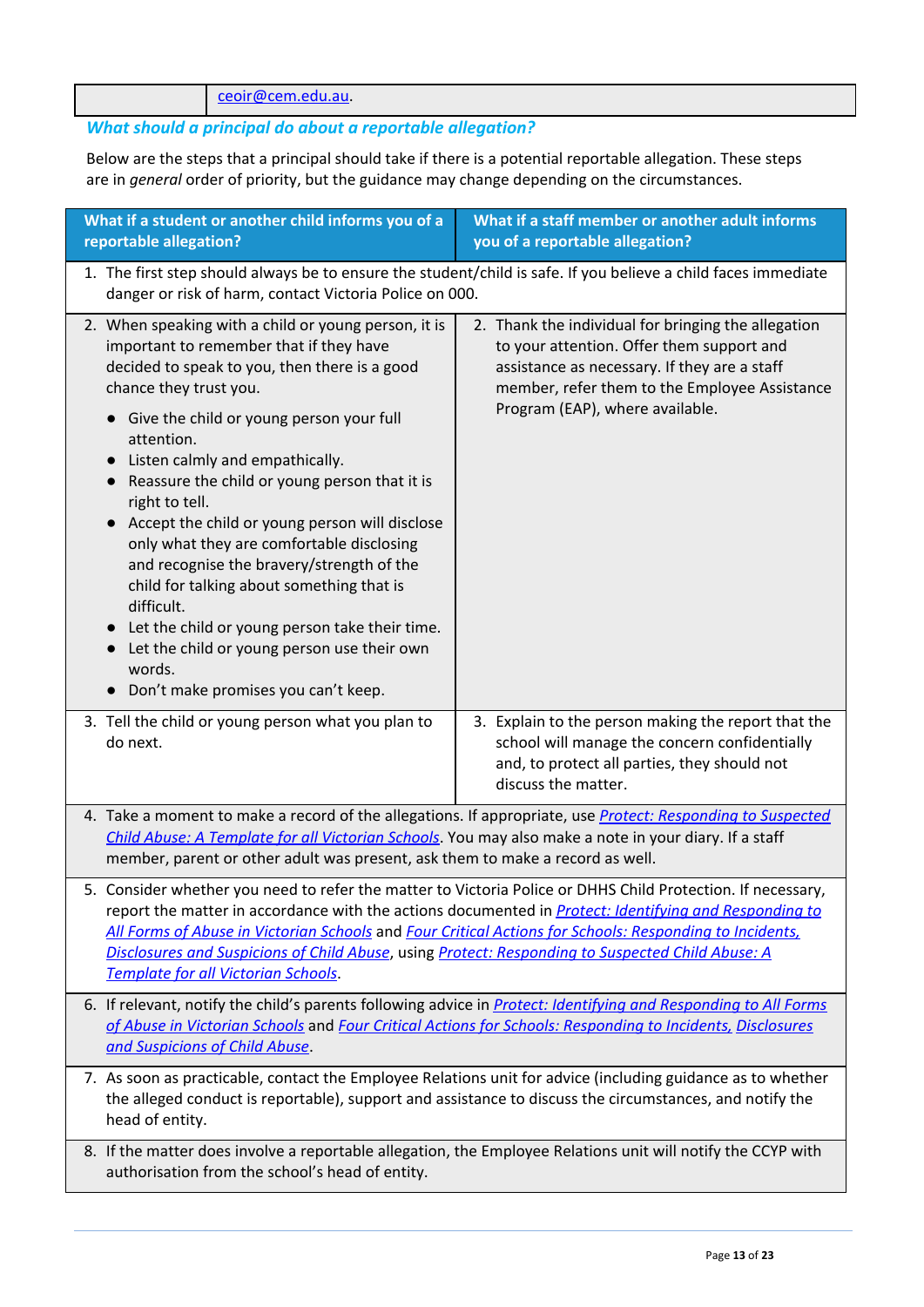9. Conduct a risk assessment (with the assistance of Employee Relations unit resources) to determine any measures that should be put in place to manage the person against whom allegations have been made, and to protect the student(s)/child(ren) against whom reportable conduct may have occurred.

If you think you have a reportable allegation, it is important that you:

- do not say or do anything to suggest to the student that you doubt them or make them feel ashamed to have revealed the allegation
- do not start investigating the allegation, including unnecessarily questioning the student or speaking with the person who is the subject of the allegation, without conducting a risk assessment; otherwise you may be putting the student, the staff member, the school or the investigation at risk.

# *Child FIRST/The Orange Door*

If you believe that a child is not subject to abuse, including family violence, but you still hold significant concerns for their wellbeing (e.g. risk-taking behaviour, parenting difficulties, isolation from family or lack of support), **you must still act.** This may include making a referral to or seeking advice from Child FIRST/The Orange Door.

**Child FIRST/The Orange Door** is a family information, referral and support team run by a registered community service in a local area that can receive confidential referrals about a child of concern. It does not have any statutory powers to protect a child but can refer matters to relevant services.

You should make a report to Child FIRST/The Orange Door if:

- you have a significant concern for a child's wellbeing
- your concerns are about circumstances that have a low-to-moderate impact on the child
- the child's immediate safety is not compromised
- you and the school have discussed the referral to Child FIRST/The Orange Door with the child's parents/carers, and all parties are supportive of this decision.

Where you believe that the child's parents/carers will not be supportive of the referral, or the child is partaking in any risk-taking activity that is illegal and extreme in nature or poses a high risk to the child **or others, you may refer the matter to DHHS Child Protection.**

If you are unsure of what action to take in response to your concerns about a child, speak to the principal or a member of the school's Leadership Team, or contact DHHS Child Protection or Child FIRST/The Orange Door for further advice.

For more information refer to *Protect: Identifying and [Responding](http://www.education.vic.gov.au/Documents/about/programs/health/protect/ChildSafeStandard5_SchoolsGuide.pdf) to All Forms of Abuse in Victorian [Schools](http://www.education.vic.gov.au/Documents/about/programs/health/protect/ChildSafeStandard5_SchoolsGuide.pdf)*.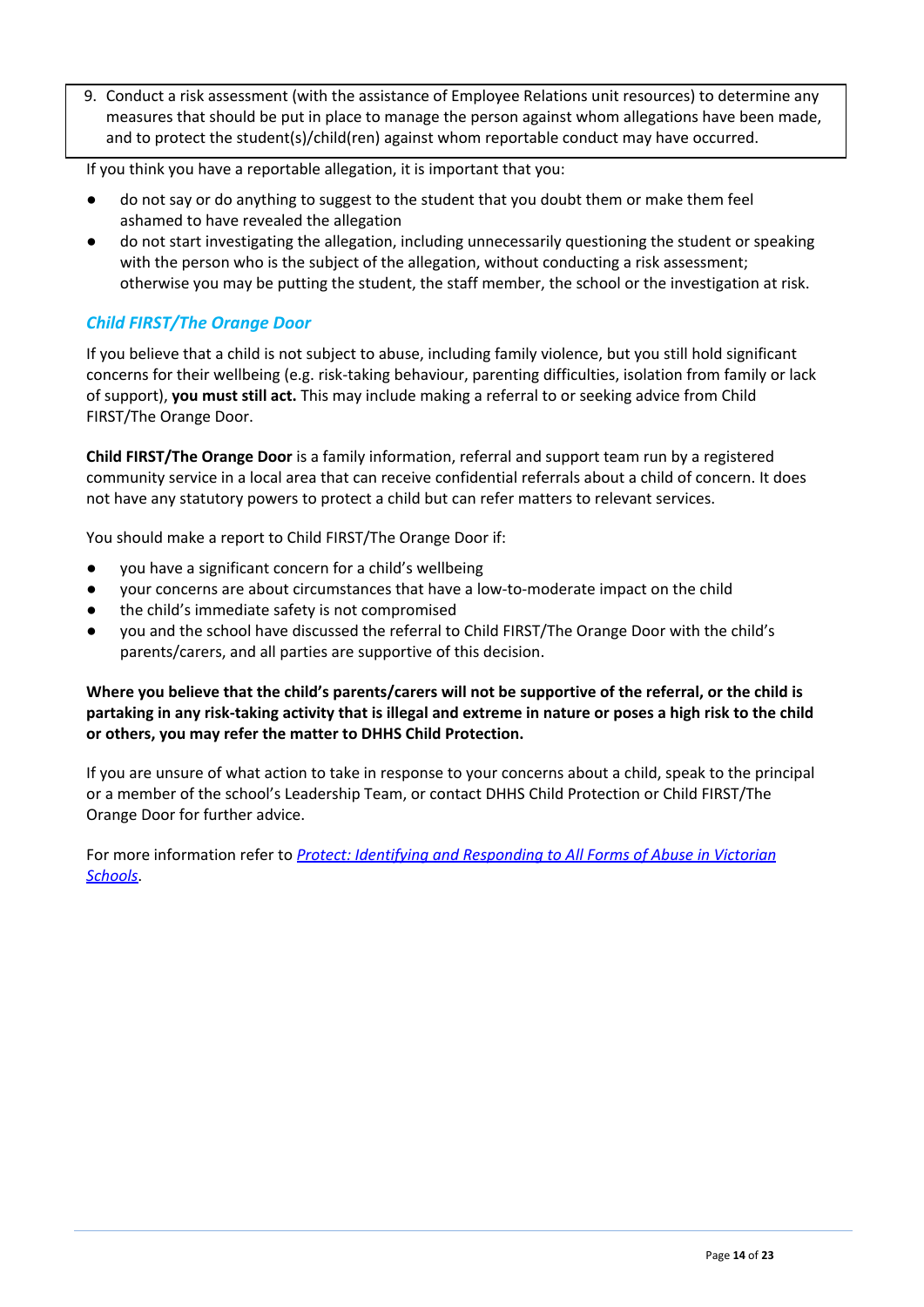## *Making additional reports*

After you have made a report, you may continue to suspect that a child is at risk and in need of **protection. Any further observations should continue to be recorded and a report made on each** separate occasion where a belief has been formed - on reasonable grounds - that a child is likely to be at risk and in need of protection. Additional reports should use the same format outlined above in this **policy at Critical Action 2: Reporting to Authorities.**

If there is any suspicion that this relates to a sexual offence involving a person over 18 and a child under 16, then it must be reported to Victoria Police. For more information, refer to the Failure to disclose section of this policy.

Where a school staff member is aware that another school staff member has formed a reasonable belief about the same child on the same occasion, or based on the same indicators of abuse, and has made a report to the appropriate authority, the first school staff member need not make a further report.

However, if the first school staff member has formed a reasonable belief of abuse or significant risk of abuse to the child based on different observations, further indicators or additional information, a further report must be made to the appropriate authority detailing this additional information.

### *Critical Action 3: Contacting Parents/Carers*

Where it is suspected that a child at the school has been or is at risk of being abused, it is critical that parents/carers of the child are notified as soon as practicable after a report is made to the authorities.

#### The school must always seek advice from Victoria Police or DHHS Child Protection to ensure that it is **appropriate to contact the parents/carers.**

In circumstances of family violence, schools should:

- take care not to inadvertently alert the alleged perpetrator by notifying parents/carers as it could increase risk of harm to the child, other family members or school staff
- seek advice from DHHS Child Protection or Child FIRST/The Orange Door before alerting parents/carers about safe strategies for communicating with a parent/carer who is experiencing family violence and on recommending family violence support services.

Advice from **Victoria Police or DHHS Child Protection** will depend on a number of factors, including whether:

- the parents/carers of the child are alleged to have engaged in the abuse (including in circumstances of suspected family violence)
- a disclosure to the parents/carers may result in further abuse to the child
- the child is a mature minor (at least 17 years of age and assessed to be sufficiently mature and intelligent to make decisions for themselves) and has requested that their parents/carers not be notified – the school should insist that another responsible adult is notified in lieu of the parents/carers
- the notification of parents/carers would adversely affect an investigation of the matter by external authorities.

Where the suspicion of abuse or risk of abuse has not yet warranted a reasonable belief, parents/carers should also be notified promptly after the school has carefully considered the factors listed above.

In some circumstances, a child may have returned to the care of their parent/carer before advice has been received from Victoria Police or DHHS Child Protection. In these circumstances, a school should not share any information with the parent/carer which may place the child or any other person at risk, or where the child is a mature minor.

For detailed guidance on how to have this conversation with a parent or carer, refer to *[Protect:](http://www.education.vic.gov.au/Documents/about/programs/health/protect/ChildSafeStandard5_SchoolsGuide.pdf)*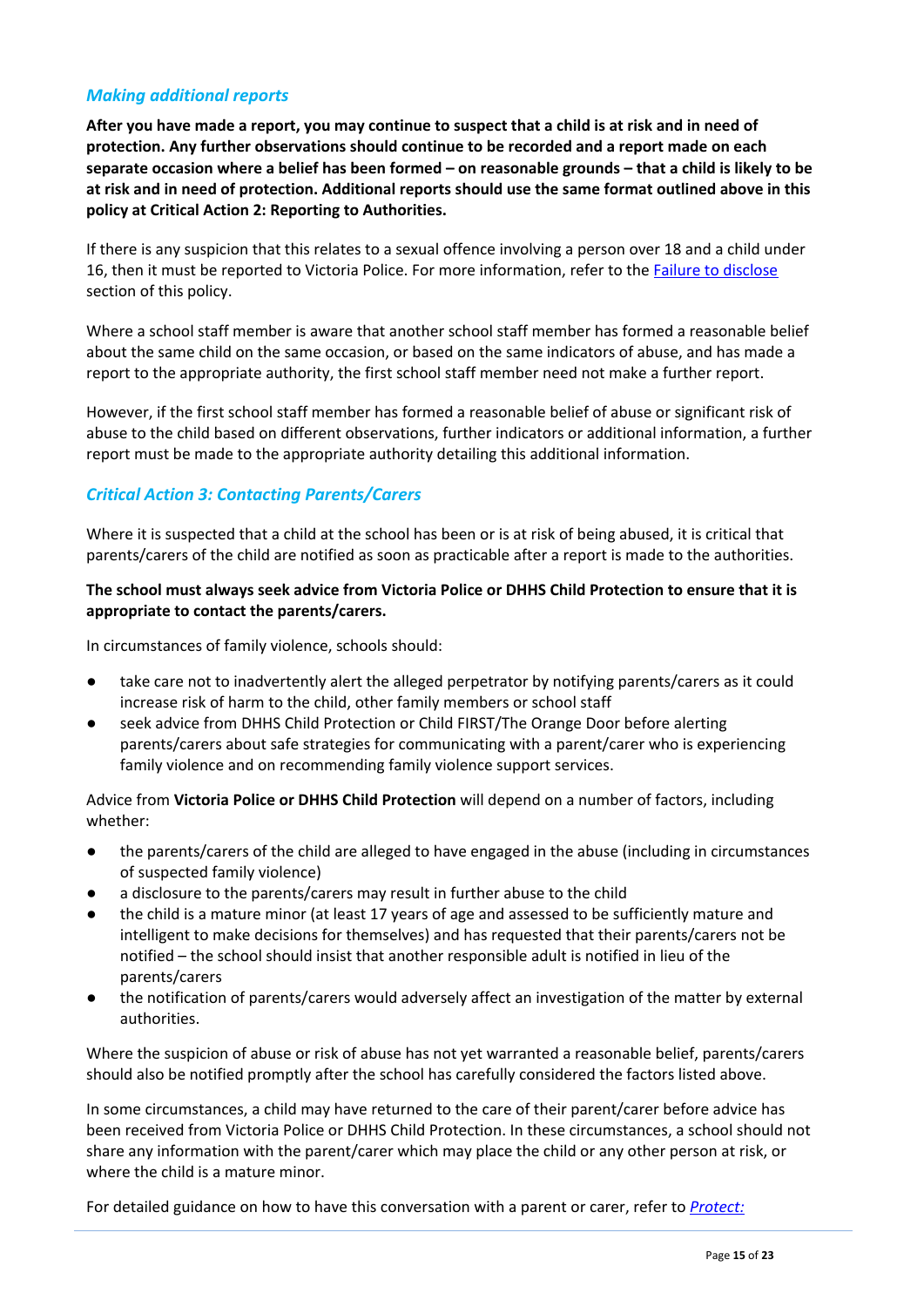#### *Identifying and [Responding](http://www.education.vic.gov.au/Documents/about/programs/health/protect/ChildSafeStandard5_SchoolsGuide.pdf) to All Forms of Abuse in Victorian Schools*.

### *Critical Action 4: Providing Ongoing Support*

School staff members who witness a child protection incident, receive a disclosure or develop a suspicion of child abuse (including exposure to family violence) have a critical role to play in supporting students impacted by the child protection matter to ensure that they feel supported and safe at the school. Schools also play a critical role in building students' resilience and protective factors, which can reduce the long-term impacts of child abuse by providing them with the opportunity to be supported and heard by a school staff member they trust.

Support provided to students at the school includes:

- regularly communicating with the student and their parents/carers where appropriate
- convening a Student Support Group of school wellbeing staff and teachers to plan, support and monitor affected students
- developing Student Support Plans for students impacted by the incident to ensure appropriate levels of care and support are provided depending on their involvement.

You should contact Catholic Education Melbourne's Student Wellbeing Information Line (9267 0228) for a description of the range of school-based support services that may be available, including SAFEMinds and referrals to family violence services, Centres Against Sexual Assault (CASA) or headspace.

Where external authorities are investigating a report of abuse or risk of abuse, it is the role of the principal to ensure that students are supported throughout interviews at the school. For more information on this topic, refer to *School [Guidelines](https://www.cem.edu.au/About-Us/Policies/Police-and-DHHS-Interview-Protocols.aspx) 2.19a: Police and DHHS Interview Protocols*[.](https://www.cem.edu.au/About-Us/Policies/Police-and-DHHS-Interview-Protocols.aspx)

The school has a duty to provide support to school staff members who have witnessed an incident or disclosure, or who have made a report to external authorities about a reasonable belief of child abuse. It is important that schools remember that staff members may have also experienced child abuse (including family violence) or be experiencing family violence and abuse in their own lives. School staff members requiring wellbeing support can contact the school's Employee Assistance Program (EAP) provider.

Information to support Victorian Catholic schools in understanding their obligation to employees and to provide suggestions of how to assist employees experiencing family and domestic violence may be found in the Catholic Education Commission of Victoria Ltd's *Family and [Domestic](http://www.cecv.catholic.edu.au/Media-Files/IR/Policies-Guidelines/Guide-to-family-and-domestic-violence.aspx) Violence: A guide to [supporting](http://www.cecv.catholic.edu.au/Media-Files/IR/Policies-Guidelines/Guide-to-family-and-domestic-violence.aspx) staff[.](http://www.cecv.catholic.edu.au/Media-Files/IR/Policies-Guidelines/Guide-to-family-and-domestic-violence.aspx)*

The school should conduct a review of the reporting process four–six weeks after a report has been made to identify if any follow-up support actions are needed. Refer to *Protect: [Responding](http://www.education.vic.gov.au/Documents/about/programs/health/protect/PROTECT_Responding_TemplateSchools.pdf) to Suspected Child Abuse: A [Template](http://www.education.vic.gov.au/Documents/about/programs/health/protect/PROTECT_Responding_TemplateSchools.pdf) for all Victorian Schools* for more information.

### **3.3 Potential consequences of making a report**

This table describes the potential consequences of making a report.

| <b>Potential</b>   | <b>Description</b> |
|--------------------|--------------------|
| <b>consequence</b> |                    |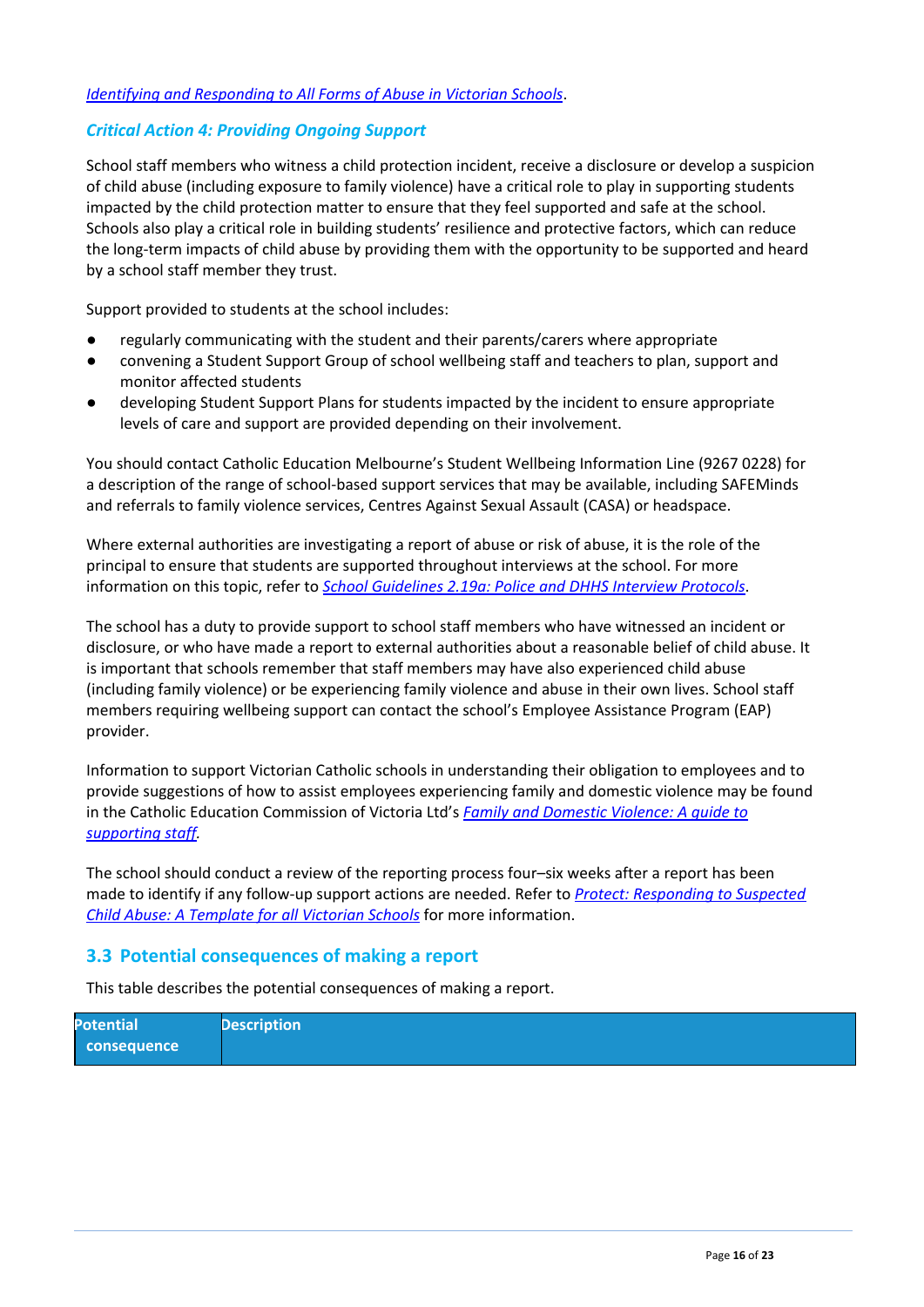| Confidentiality                    | The identity of a reporter must remain confidential unless:                                                                                                                                                                                                                                                                                                                                                                                                                                                                                                                                                                                                                                                                                                                                                                                                 |
|------------------------------------|-------------------------------------------------------------------------------------------------------------------------------------------------------------------------------------------------------------------------------------------------------------------------------------------------------------------------------------------------------------------------------------------------------------------------------------------------------------------------------------------------------------------------------------------------------------------------------------------------------------------------------------------------------------------------------------------------------------------------------------------------------------------------------------------------------------------------------------------------------------|
|                                    | the reporter chooses to inform the child, young person or parent of the report<br>the reporter consents in writing to their identity being disclosed<br>a court or tribunal decides that it is necessary for the identity of the reporter to be<br>disclosed, to ensure the safety and wellbeing of the child<br>a court or tribunal decides that, in the interests of justice, the reporter is required to<br>provide evidence.                                                                                                                                                                                                                                                                                                                                                                                                                            |
| <b>Professional</b>                | If a report is made in good faith:                                                                                                                                                                                                                                                                                                                                                                                                                                                                                                                                                                                                                                                                                                                                                                                                                          |
| protection                         | it does not constitute unprofessional conduct or a breach of professional ethics on<br>the part of the reporter<br>the reporter cannot be held legally liable in respect of the report.                                                                                                                                                                                                                                                                                                                                                                                                                                                                                                                                                                                                                                                                     |
| <b>Interviews</b>                  | DHHS Child Protection and/or Victoria Police may conduct interviews of children and<br>young people at the school without their parent's knowledge or consent.                                                                                                                                                                                                                                                                                                                                                                                                                                                                                                                                                                                                                                                                                              |
|                                    | Interviewing children and young people at school should only occur in exceptional<br>circumstances and if it is in the best interests of the child to proceed in this manner.<br>DHHS Child Protection and/or Victoria Police will notify the principal or a member of<br>$\bullet$<br>the Leadership Team of their intention to interview the child or young person on the<br>school premises.<br>When DHHS Child Protection workers/police officers come to the school premises,<br>the principal or a member of the Leadership Team should request to see<br>identification before permitting them to have access to the child or young person.<br>When a child or young person is being interviewed by DHHS Child Protection and/or<br>Victoria Police, school staff must arrange to have a supportive adult present with the<br>child or young person. |
|                                    | For more information on these requests and school responsibilities, see Catholic<br>Education Melbourne's School Guidelines 2.19a: Police and DHHS Interview Protocols.                                                                                                                                                                                                                                                                                                                                                                                                                                                                                                                                                                                                                                                                                     |
| or young person                    | Support for the child The roles and responsibilities of the principal or other school staff in supporting children<br>who are involved with DHHS Child Protection may include the following:                                                                                                                                                                                                                                                                                                                                                                                                                                                                                                                                                                                                                                                                |
|                                    | acting as a support person for the child or young person<br>attending DHHS Child Protection case-planning meetings<br>observing and monitoring the child's behaviour<br>liaising with professionals.                                                                                                                                                                                                                                                                                                                                                                                                                                                                                                                                                                                                                                                        |
| <b>Requests for</b><br>information | DHHS Child Protection and/or Child FIRST/The Orange Door and/or Victoria Police may<br>request information about the child or family for the purpose of investigating a report<br>and assessing the risk to the child or young person.                                                                                                                                                                                                                                                                                                                                                                                                                                                                                                                                                                                                                      |
|                                    | n certain circumstances, DHHS Child Protection can also direct school staff to provide<br>information or documents about the protection or development of the child. Such<br>directions should be in writing and only be made by authorised persons within DHHS<br>Child Protection. Refer to Protect: Identifying and Responding to All Forms of Abuse in<br><b>Victorian Schools.</b>                                                                                                                                                                                                                                                                                                                                                                                                                                                                     |
| <b>Witness summons</b>             | If DHHS Child Protection makes a protection application in the Children's Court of Victoria,<br>any party to the application may issue a witness summons to produce documents and/or<br>to give evidence in the proceedings. See Catholic Education Melbourne's School<br><b>Guidelines 2.19a: Police and DHHS Interview Protocols.</b>                                                                                                                                                                                                                                                                                                                                                                                                                                                                                                                     |

# **3.4 Responding to complaints or concerns**

The school may receive complaints or concerns about school staff management of a child protection incident. These complaints or concerns may be voiced by parents/carers or others within the school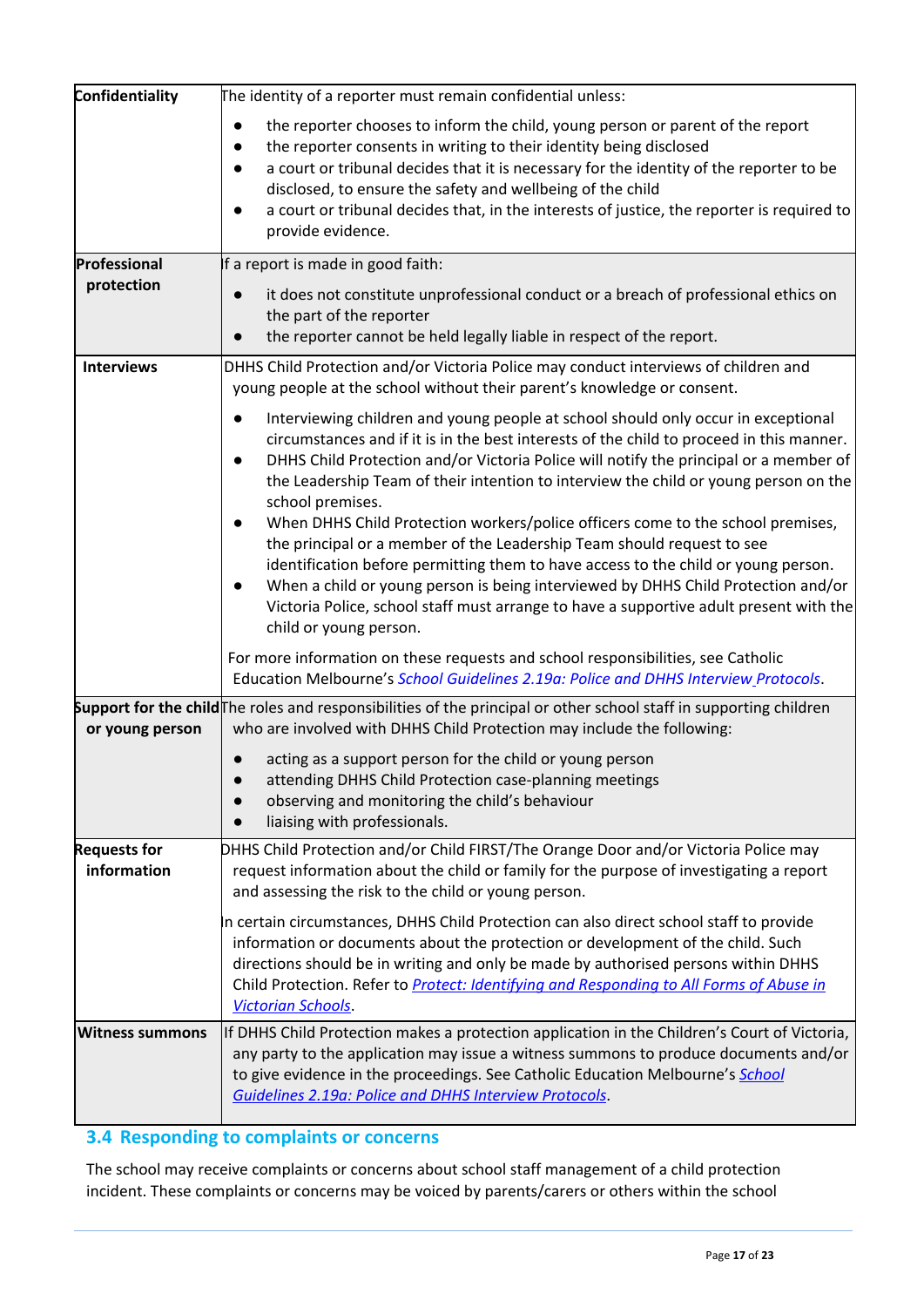community.

The school should follow its internal complaints-handling process to ensure that all complaints, concerns or feedback on school policies or processes are effectively captured and appropriately managed.

It is important that, as a first step, the school ensures that the complaint does not raise concerns that child abuse or a risk of child abuse has gone unreported.

If this is the case, the school should follow *Four Critical Actions for Schools: [Responding](http://www.education.vic.gov.au/Documents/about/programs/health/protect/FourCriticalActions_ChildAbuse.pdf) to Incidents, [Disclosures](http://www.education.vic.gov.au/Documents/about/programs/health/protect/FourCriticalActions_ChildAbuse.pdf) and Suspicions of Child Abuse* to ensure that any new information received through a complaint or concern from a member of the school community is reported to authorities where required.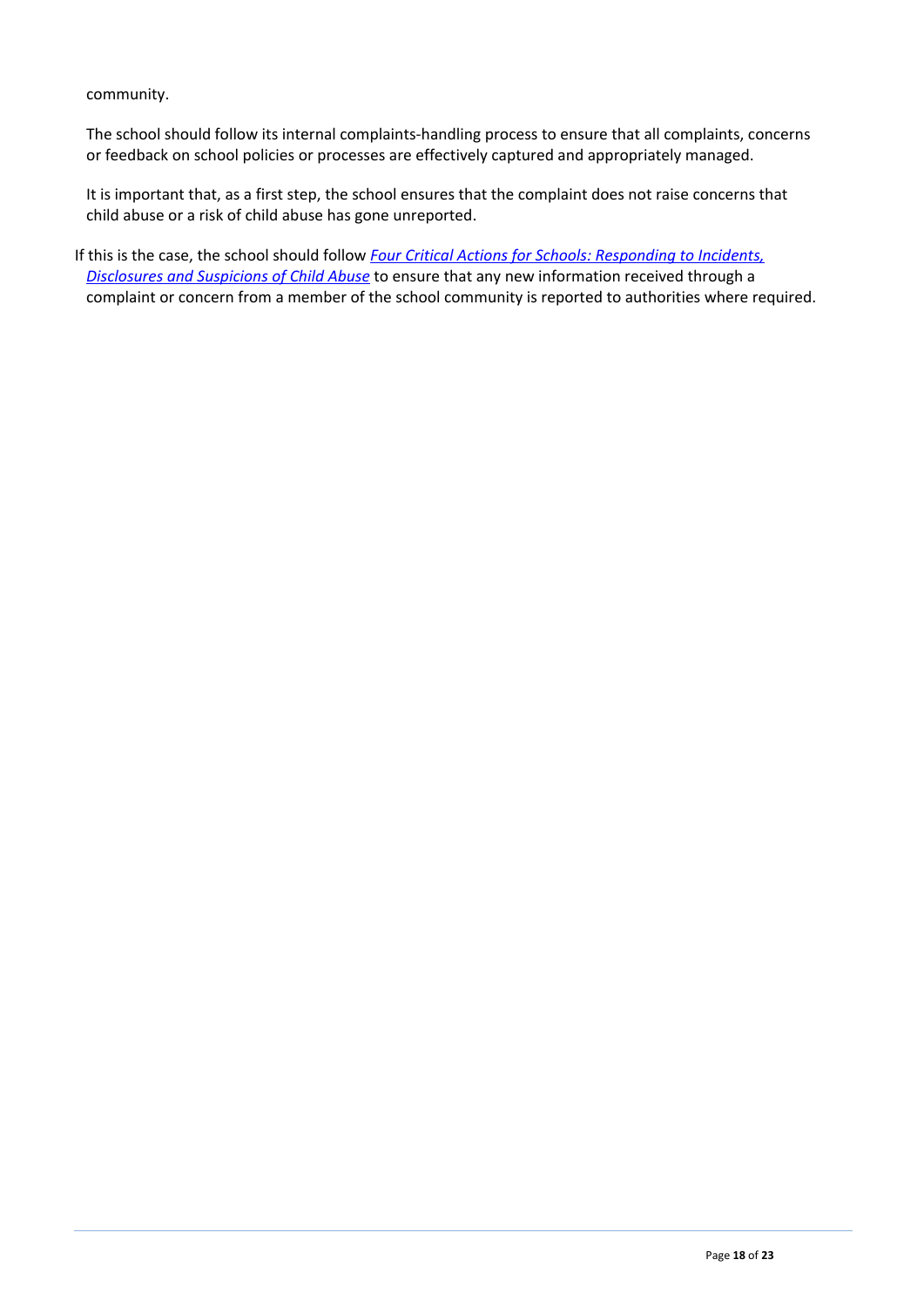# **APPENDIX 1:**

#### **FOUR CRITICAL ACTIONS FOR SCHOOLS**

**Responding to Incidents, Disclosures** and Suspicions of Child Abuse



YOU MUST TAKE ACTION As a school staff member, you play a critical role in protecting children in your care

 $\frac{1}{2}$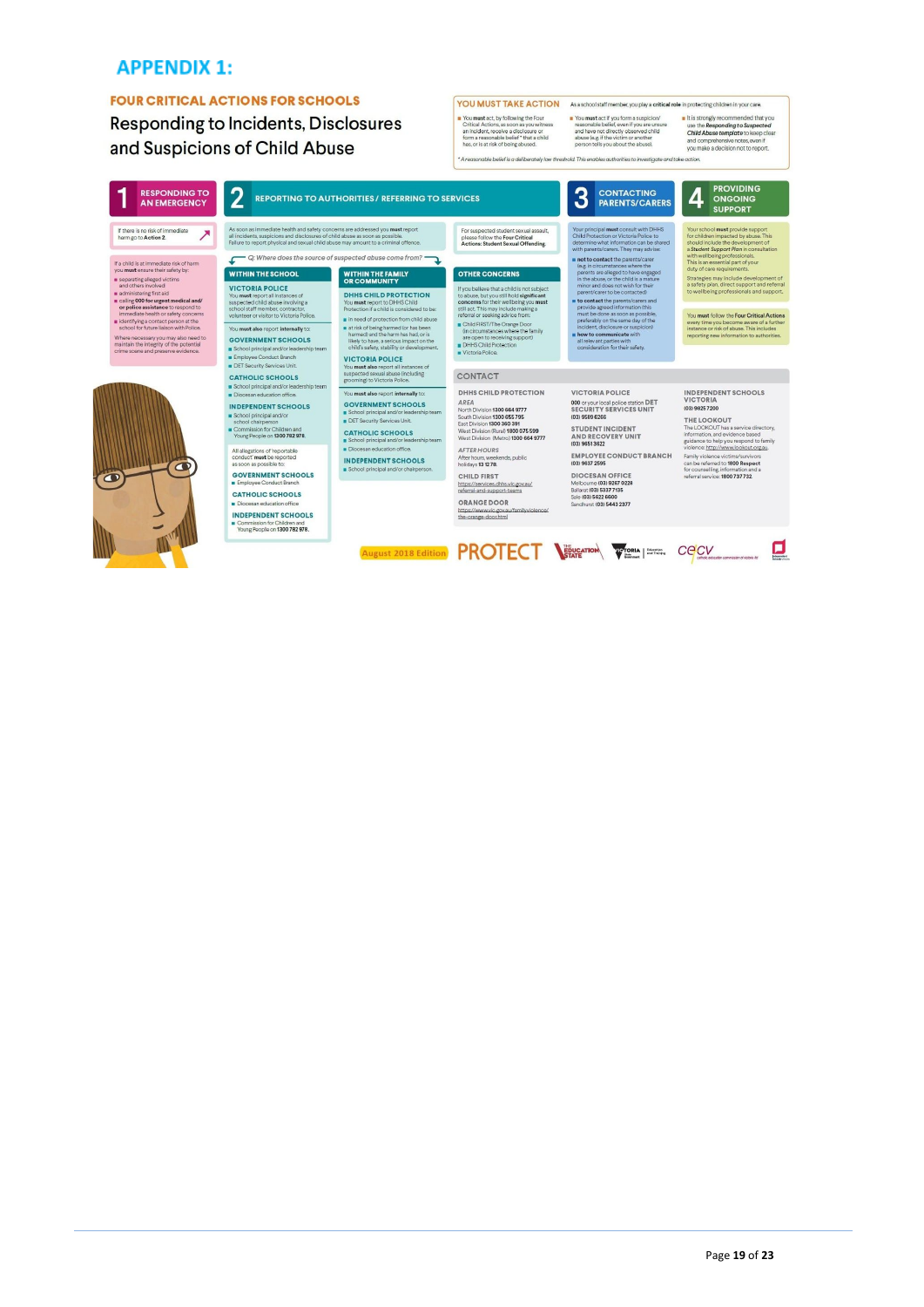# **APPENDIX 2: Reporting Criteria – Failure to Disclose**

In accordance with the *Crimes Act 1958* (Vic.), this table sets out when to report a concern that a child or young person has been sexually abused or is in need of protection from sexual abuse.

| <b>Type of Reporting</b>                                                                                                                                                                                                                                                                                                                                                                                                               | <b>By Whom</b>                | <b>To Whom</b>         |
|----------------------------------------------------------------------------------------------------------------------------------------------------------------------------------------------------------------------------------------------------------------------------------------------------------------------------------------------------------------------------------------------------------------------------------------|-------------------------------|------------------------|
| Reasonable belief that a sexual offence has been committed by an<br>adult against a child under 16.                                                                                                                                                                                                                                                                                                                                    | Any person aged<br>18 or over | <b>Victoria Police</b> |
| Any adult who forms a reasonable belief that a sexual offence has been<br>committed in Victoria by an adult against a child under 16 must report<br>that information to Victoria Police.                                                                                                                                                                                                                                               |                               |                        |
| You will not be guilty of an offence if you do not report in the following<br>circumstances:                                                                                                                                                                                                                                                                                                                                           |                               |                        |
| The victim is 16 years of age or older and does not want the<br>information reported to Victoria Police. However, this exception<br>does not apply where the victim is aged under 16 years, or is aged<br>over 16 years and has an intellectual disability and does not have<br>the capacity to make an informed decision about whether or not<br>to report.                                                                           |                               |                        |
| The victim has disclosed the information in confidence in the<br>course of a therapeutic relationship with you as a registered<br>medical practitioner, counsellor or in a religious confession to a<br>member of the clergy. A 'counsellor' is a person who is treating a<br>person for an emotional or psychological condition.                                                                                                      |                               |                        |
| Please note that mandatory reporting obligations under the Children,<br>Youth and Families Act 2005 (Vic.) may override the exceptions to<br>making a disclosure under the Crimes Act 1958 (Vic.).                                                                                                                                                                                                                                     |                               |                        |
| The National Catholic Education Commission (NCEC) Privacy Compliance<br>Manual (updated by the Catholic Education Commission of Victoria Ltd<br>(CECV) in April 2018) also provides details relating to the role of school<br>counsellors and their obligations to students, the schools at which the<br>students are enrolled and the parents of those students (refer to<br>Section 25).                                             |                               |                        |
| Where it is necessary for school counsellors to directly pass on<br>information which relates to the wellbeing of a student at a school,<br>this information must be conveyed to a person (i.e. school principal)<br>who has a legal obligation to receive it without betraying a confidence<br>(Section 25.3). A mandatory report may then need to be made by the<br>person who receives the information (e.g. the school principal). |                               |                        |
| Reasonable excuses for failing to report to Victoria Police any<br>reasonable belief that a sexual offence has been committed in Victoria<br>by an adult against a child under 16 include:                                                                                                                                                                                                                                             |                               |                        |
| a reasonable belief that the information has already been<br>reported to Victoria Police or disclosed to DHHS Child Protection                                                                                                                                                                                                                                                                                                         |                               |                        |
| the victim turned 16 years of age before 27 October 2014                                                                                                                                                                                                                                                                                                                                                                               |                               |                        |
| a reasonable fear that the disclosure will place someone (other<br>than the alleged perpetrator) at risk of harm.                                                                                                                                                                                                                                                                                                                      |                               |                        |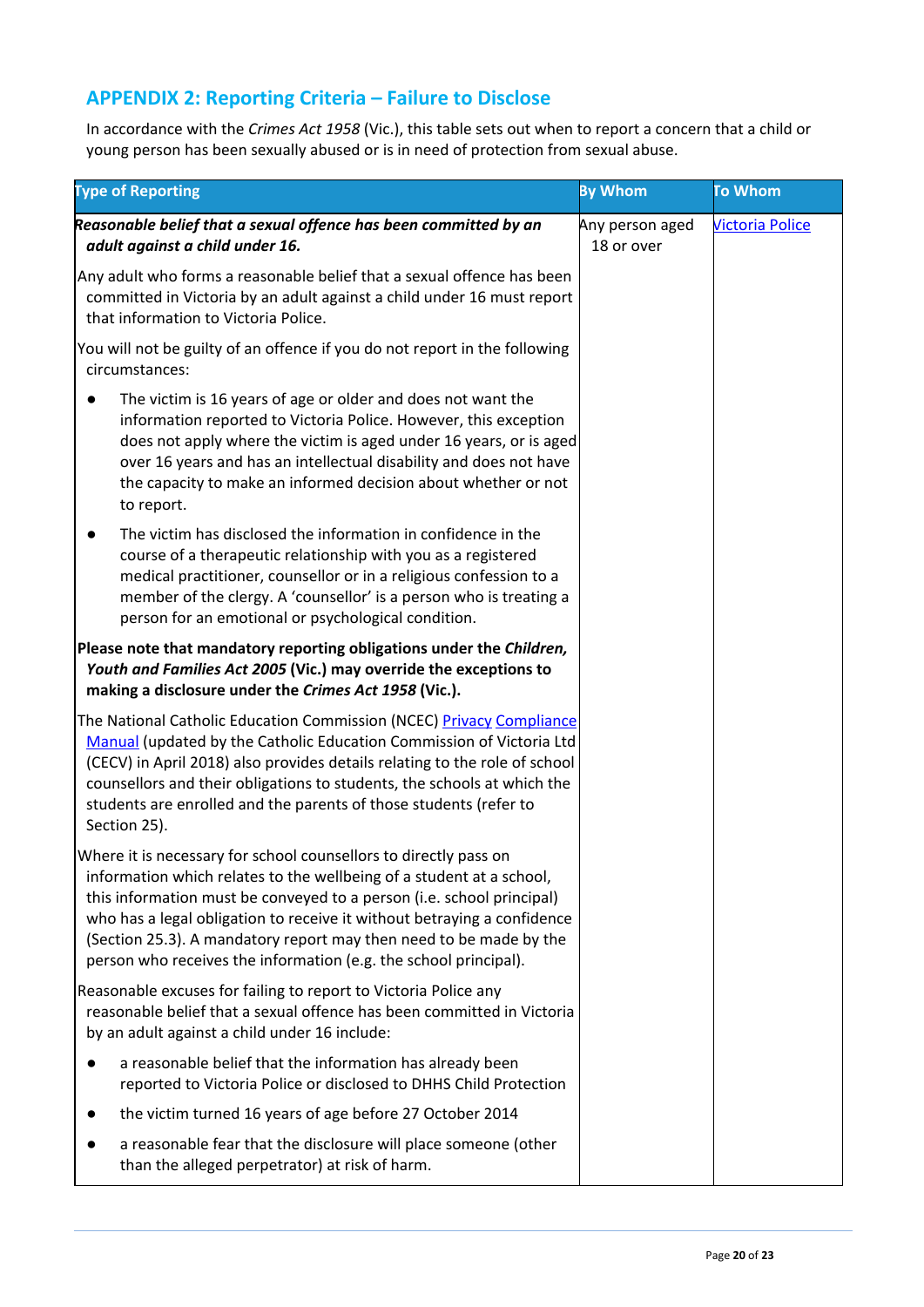# **APPENDIX 3: School's Internal Process and Related Documents**

*Add your school's internal reporting processes here:*

*Add your school's links to related documents and policies here:*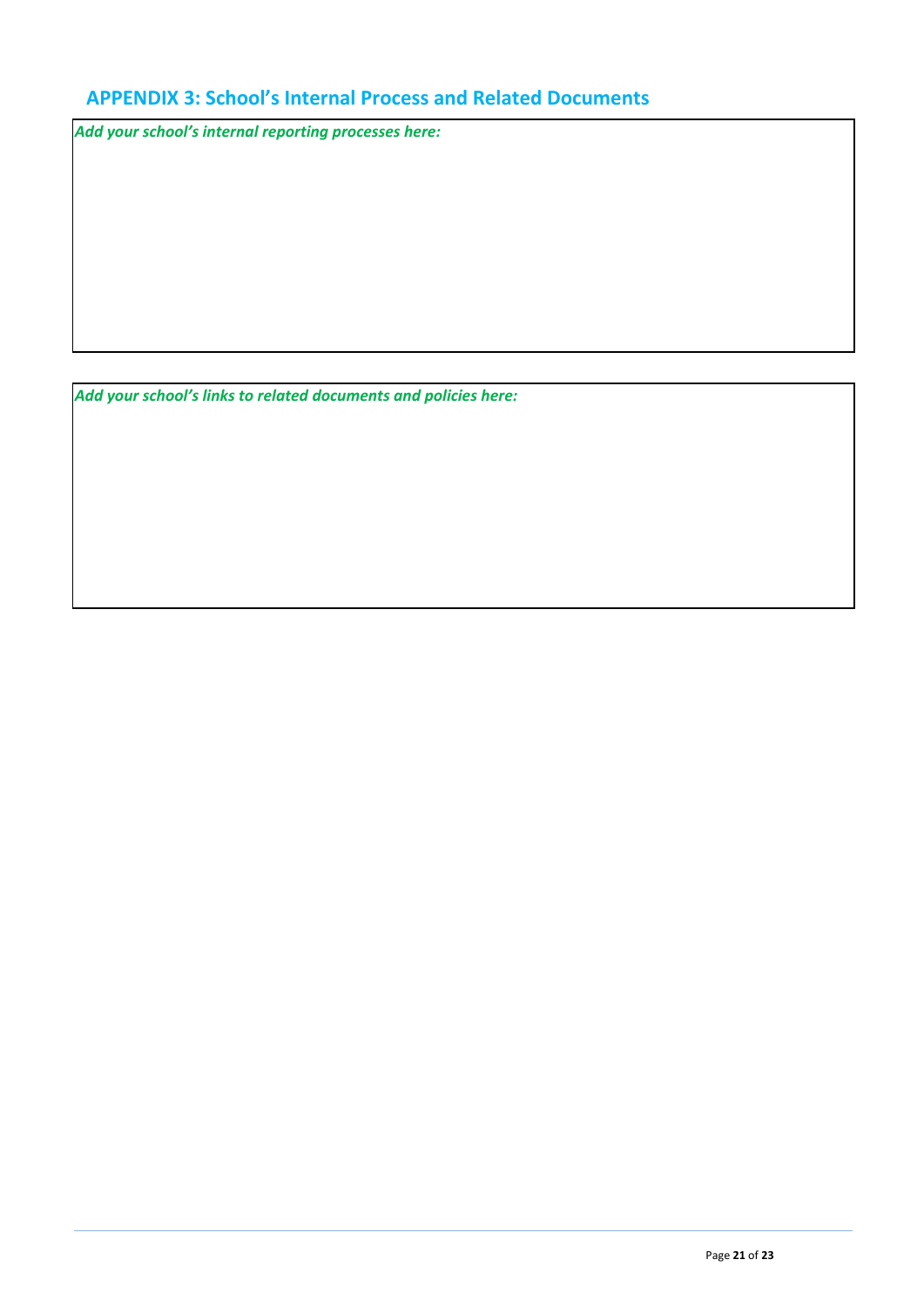# **Related Resources**

#### *Catholic Education Melbourne*

- *● Protect: Identifying and [Responding](http://www.education.vic.gov.au/Documents/about/programs/health/protect/ChildSafeStandard5_SchoolsGuide.pdf) to All Forms of Abuse in Victorian Schools*
- *● Four Critical Actions for Schools [Responding](http://www.education.vic.gov.au/Documents/about/programs/health/protect/FourCriticalActions_ChildAbuse.pdf) to Incidents, Disclosures and Suspicions of Child Abuse*
- *● Protect: [Responding](http://www.education.vic.gov.au/Documents/about/programs/health/protect/PROTECT_Responding_TemplateSchools.pdf) to Suspected Child Abuse: A Template for all Victorian Schools*
- *● School [Guidelines](https://www.cem.edu.au/About-Us/Policies/Police-and-DHHS-Interview-Protocols.aspx) 2.19a: Police and DHHS [Interview](https://www.cem.edu.au/About-Us/Policies/Police-and-DHHS-Interview-Protocols.aspx) Protocols*
- *Catholic Schools [Operational](http://cevn.cecv.catholic.edu.au/Legal_Search.htm) Guid[e](http://cevn.cecv.catholic.edu.au/Legal_Search.htm)* (CEVN website)
- *Privacy [Compliance](https://cevn.cecv.catholic.edu.au/WorkArea/DownloadAsset.aspx?id=8589934996) Manua[l](https://cevn.cecv.catholic.edu.au/WorkArea/DownloadAsset.aspx?id=8589934996)* (CEVN website):
	- o updated by the Catholic Education Commission of Victoria Ltd (CECV) April 2018
	- o may be used by schools and systems which are represented by the CECV
- *Family and Domestic Violence: A guide to [supporting](http://www.cecv.catholic.edu.au/Media-Files/IR/Policies-Guidelines/Guide-to-family-and-domestic-violence.aspx) staff* (CECV, 2019).

#### *Counselling and support resources*

- Daniel [Morcombe](http://www.danielmorcombe.com.au/blog/daniel-morcombe-child-safety-curriculum) Child Safety Curriculum
- **Respectful [Relationships](https://www.education.vic.gov.au/about/programs/Pages/respectfulrelationships.aspx)**
- The [Lookout](http://www.thelookout.org.au/)
- safe [steps](http://www.safesteps.org.au/)
- [1800RESPECT](http://www.1800respect.org.au/)
- [Centres](http://www.casa.org.au/) Against Sexual Assault
- [Gatehouse](http://www.rch.org.au/gatehouse/) Centre, Royal Children's Hospital
- Kids [First](https://www.kidsfirstaustralia.org.au/)
- Australian Childhood [Foundation](http://www.childhood.org.au/)
- [Djirra](https://djirra.org.au/)
- **[Child](http://www.childwise.org.au/) Wise**
- [headspace](http://headspace.org.au/)

#### *Department of Education and Training (DET)*

- **School Policy and [Advisory](http://www.education.vic.gov.au/school/principals/spag/Pages/spag.aspx) Guide (SPAG)**
- **[Protecting](http://www.elearn.com.au/deecd/mandatoryreporting) Children eLearning module**

#### *Department of Health and Human Services (DHHS)*

- **Child [Protection](https://services.dhhs.vic.gov.au/child-protection)**
- **Child [FIRST/The](https://services.dhhs.vic.gov.au/child-first-and-family-services) Orange Door**

#### *Department of Justice and Community Safety*

- Failure to [disclose](https://www.justice.vic.gov.au/safer-communities/protecting-children-and-families/failure-to-disclose-offence) offence
- **Failure to protect [offence](https://www.justice.vic.gov.au/safer-communities/protecting-children-and-families/failure-to-protect-a-new-criminal-offence-to)**
- [Grooming](https://www.justice.vic.gov.au/safer-communities/protecting-children-and-families/grooming-offence) offence
- [Reportable](https://www.justice.vic.gov.au/about-the-department/the-department-of-justice-and-community-safety-and-the-reportable-conduct) conduct

#### *Related legislation*

- *Children, Youth and Families Act 2005* (Vic.)
- *Child Wellbeing and Safety Act 2005* (Vic.)
- *Family Violence Protection Act 2008* (Vic.)
- *Crimes Act 1958* (Vic.)
- *Education and Training Reform Act 2006* (Vic.)
- *Charter of Human Rights and Responsibilities Act 2006* (Vic.)